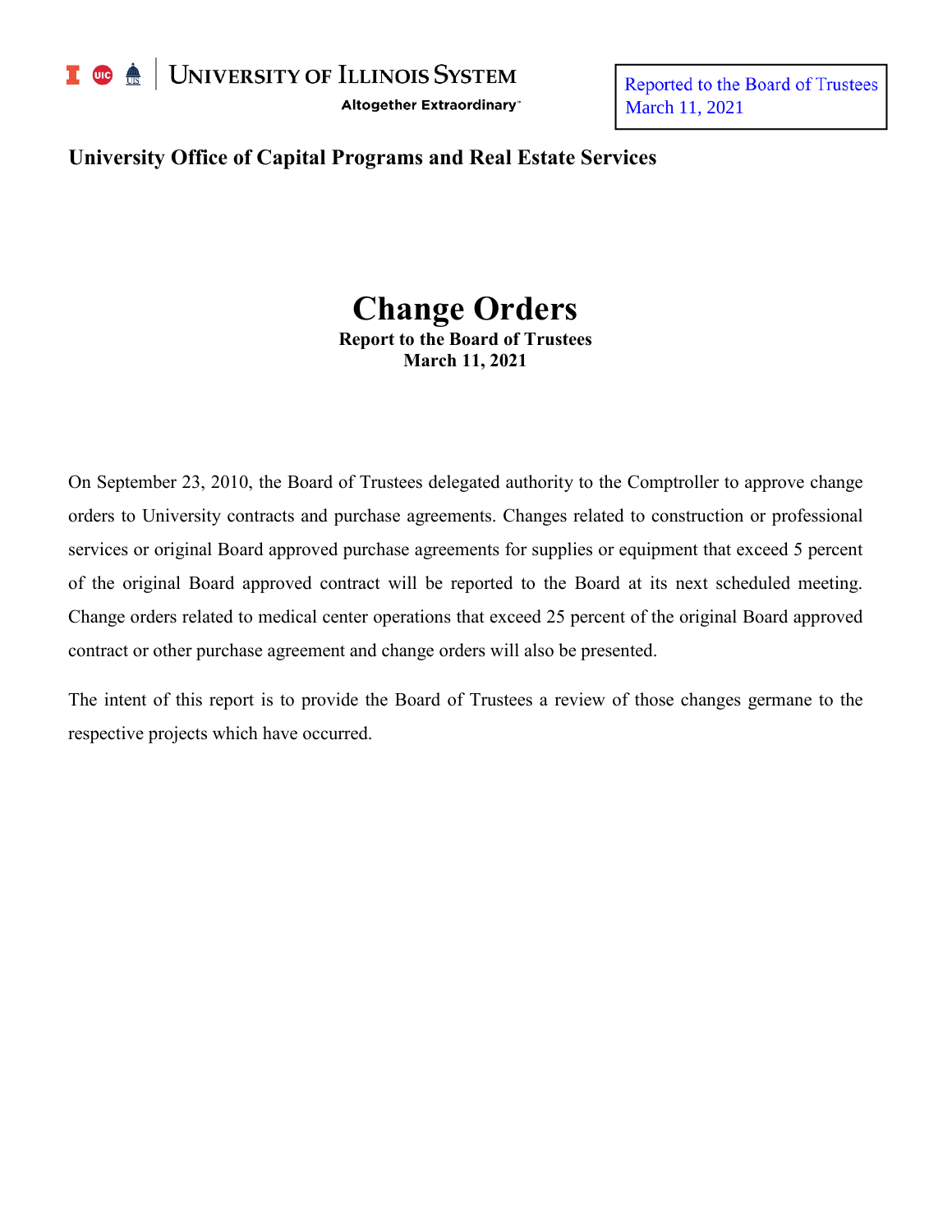# Board of Trustees Change Order Report Active Projects

### **Date Prepared 1/19/2021**

# **Campus UIUC**

#### **CONSTRUCTION**

| <b>Project</b><br><b>Number</b> | <b>Project Title</b>                                                                   | <b>Award Date</b> | <b>Vendor Name</b>                              | <b>Award</b><br><b>Original Amt</b> | <b>Previously</b><br><b>Approved</b><br><b>Change Order</b><br><b>Amount</b> | <b>Current</b><br><b>Approved</b><br><b>Change Order</b> | <b>Current Award</b><br>Amt | <b>Percent</b><br>Change |
|---------------------------------|----------------------------------------------------------------------------------------|-------------------|-------------------------------------------------|-------------------------------------|------------------------------------------------------------------------------|----------------------------------------------------------|-----------------------------|--------------------------|
| U15043                          | FREER HALL - POOL INFILL<br><b>RENOVATION</b>                                          | 6/28/17           | Oberlander Electric Co                          | 2,020,675.00                        | 531,268.26                                                                   |                                                          | 2,551,943.26                | 26.29 %                  |
| U12262                          | MECHANICAL ENGINEERING BUILDING<br>RENOVATION AND ADDITION                             | 4/19/19           | Otto Baum Company<br>Incorporated               | 2,495,225.00                        | 480,364.35                                                                   | 41,942.27                                                | 3,017,531.62                | 20.93 %                  |
| U15043                          | FREER HALL - POOL INFILL<br><b>RENOVATION</b>                                          | 7/7/17            | Path Construction Company Inc                   | 10,153,500.00                       | 1,484,440.15                                                                 | 3,784.28                                                 | 11,641,724.43               | 14.66 %                  |
| U12054                          | ILLINOIS STREET RESIDENCE DINING<br>FACILITY RENOVATION & ADDITION                     | 3/28/18           | A&R Services Incorporated                       | 3,050,000.00                        | 426,918.17                                                                   |                                                          | 3,476,918.17                | 14.00 %                  |
| U12054                          | ILLINOIS STREET RESIDENCE DINING<br>FACILITY RENOVATION & ADDITION                     | 6/11/18           | JAMERSON & BAUWENS<br><b>ELECTRICAL</b>         | 5,078,146.00                        | 581,921.23                                                                   |                                                          | 5,660,067.23                | 11.46 %                  |
| U12054                          | ILLINOIS STREET RESIDENCE DINING<br>FACILITY RENOVATION & ADDITION                     | 6/13/18           | A & R MECHANICAL<br><b>CONTRACTORS I</b>        | 2,690,000.00                        | 241,416.63                                                                   |                                                          | 2,931,416.63                | 8.97%                    |
| U12262                          | MECHANICAL ENGINEERING BUILDING<br><b>RENOVATION AND ADDITION</b>                      | 4/19/19           | <b>WILLIAMS BROTHERS</b><br><b>CONSTRUCTION</b> | 7,709,000.00                        | 597,915.65                                                                   | 30,867.39                                                | 8,337,783.04                | 8.16%                    |
| U15037                          | TALBOT LABORATORY - EDUCATIONAL<br>LABORATORY UPGRADE & EXPANSION                      | 1/16/19           | <b>Grunloh Construction Inc.</b>                | 3,730,000.00                        | 278.782.94                                                                   | 17,960.17                                                | 4,026,743.11                | 7.96 %                   |
| U12054                          | ILLINOIS STREET RESIDENCE DINING<br><b>FACILITY RENOVATION &amp; ADDITION</b>          | 6/14/18           | Davis-Houk Mechanical Inc                       | 3,074,000.00                        | 242,655.24                                                                   |                                                          | 3,316,655.24                | 7.89%                    |
| U18041                          | ILLINOIS STREET RESIDENCE -<br>TOWNSEND AND WARDALL HALLS<br><b>RENOVATION</b>         | 1/22/20           | Oberlander Electric Co                          | 3,201,000.00                        | 89,395.91                                                                    | 158,362.56                                               | 3,448,758.47                | 7.74 %                   |
| U12054                          | ILLINOIS STREET RESIDENCE DINING<br>FACILITY RENOVATION & ADDITION                     | 6/14/18           | Poettker Construction Company                   | 11,369,000.00                       | 747,375.11                                                                   |                                                          | 12,116,375.11               | 6.57%                    |
| U17077                          | MEDICAL SCIENCES BUILDING - CARLE<br>ILLINOIS COLLEGE OF MEDICINE<br><b>RENOVATION</b> | 12/5/18           | Felmley-Dickerson Company                       | 6,185,700.00                        | 341,721.42                                                                   | 58,543.38                                                | 6,585,964.80                | 6.47%                    |
| U15029                          | CIVIL ENGINEERING HYDROSYSTEMS<br>LABORATORY - RENOVATION AND<br><b>EXPANSION</b>      | 9/20/18           | RATHJE ENTERPRISES INC/<br><b>BODINE</b>        | 3,646,441.00                        | 192,750.75                                                                   | 27, 167. 19                                              | 3,866,358.94                | 6.03%                    |
| U12054                          | ILLINOIS STREET RESIDENCE DINING<br><b>FACILITY RENOVATION &amp; ADDITION</b>          | 3/26/18           | <b>Grunloh Construction Inc</b>                 | 5,809,000.00                        | 329,182.64                                                                   |                                                          | 6,138,182.64                | 5.67%                    |
| U12054                          | ILLINOIS STREET RESIDENCE DINING<br><b>FACILITY RENOVATION &amp; ADDITION</b>          | 3/29/18           | Poettker Construction Company                   | 3,628,000.00                        | 182,138.34                                                                   |                                                          | 3,810,138.34                | 5.02%                    |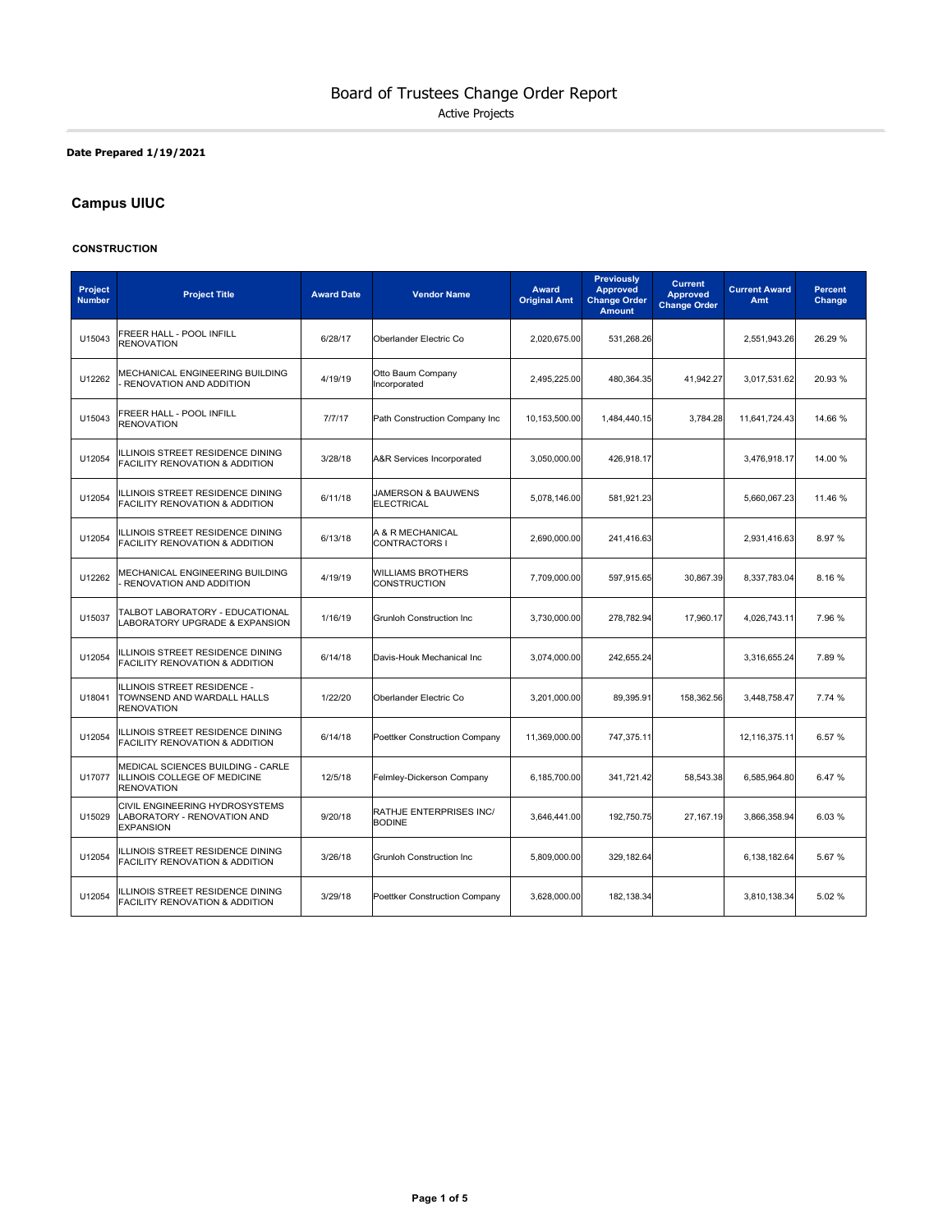# **Campus UIUC**

#### **PROFESSIONAL SERVICES**

| Project<br><b>Number</b> | <b>Project Title</b>                                                                                 | <b>Award Date</b> | <b>Vendor Name</b>                                  | Award<br><b>Original Amt</b> | <b>Previously</b><br><b>Approved</b><br><b>Change Order</b><br><b>Amount</b> | <b>Current</b><br><b>Approved</b><br><b>Change Order</b> | <b>Current Award</b><br>Amt | <b>Percent</b><br>Change |
|--------------------------|------------------------------------------------------------------------------------------------------|-------------------|-----------------------------------------------------|------------------------------|------------------------------------------------------------------------------|----------------------------------------------------------|-----------------------------|--------------------------|
| U20050                   | ALTGELD HALL RENOVATION AND<br>ILLINI HALL REPLACEMENT -<br>PROFESSIONAL SERVICES-UIUC/F<br>CDB/M    | 1/22/20           | <b>GILBANE INC/GILBANE</b><br><b>BUILDING C</b>     | 137,050.00                   | 14,259,529.00                                                                |                                                          | 14,396,579.00               | 10404.62%                |
| U12054                   | ILLINOIS STREET RESIDENCE DINING<br>FACILITY RENOVATION & ADDITION                                   | 8/22/12           | Booth Hansen, Ltd.                                  | 298,250.00                   | 4,611,467.48                                                                 |                                                          | 4,909,717.48                | 1546.18%                 |
| U12262                   | MECHANICAL ENGINEERING BUILDING<br>RENOVATION AND ADDITION                                           | 9/18/13           | HARLEY ELLIS DEVEREAUX<br><b>CORPORA</b>            | 353,540.00                   | 2,647,155.00                                                                 |                                                          | 3,000,695.00                | 748.76%                  |
| U16113                   | PARKING - CENTRAL CAMPUS<br>PARKING STRUCTURE(S)                                                     | 2/15/17           | <b>WALKER PARKING</b><br>CONSULTANTS/ENG            | 217,680.00                   | 1,237,020.00                                                                 |                                                          | 1,454,700.00                | 568.27%                  |
| U16015                   | <b>DESIGN CENTER</b>                                                                                 | 9/23/15           | Bohlin Cywinski Jackson                             | 728,530.00                   | 4,119,771.70                                                                 |                                                          | 4,848,301.70                | 565.49%                  |
| U15029                   | CIVIL ENGINEERING HYDROSYSTEMS<br>LABORATORY - RENOVATION AND<br><b>EXPANSION</b>                    | 6/4/15            | <b>REIFSTECK REID &amp;</b><br><b>COMPANY ARCHI</b> | 1,320,892.00                 | 1,139,786.00                                                                 |                                                          | 2,460,678.00                | 86.29 %                  |
| U19046                   | DIA - BASEBALL & SOFTBALL TRAINING<br><b>CENTERS</b>                                                 | 9/4/19            | <b>REIFSTECK REID &amp;</b><br><b>COMPANY ARCHI</b> | 718,405.00                   | 550,168.00                                                                   |                                                          | 1,268,573.00                | 76.58 %                  |
| U19101                   | ALTGELD HALL RENOVATION AND<br>ILLINI HALL REPLACEMENT -<br>PROFESSIONAL SERVICES - UIUC/F<br>UIUC/M | 4/26/19           | Cannon Design Incorporated                          | 1,724,017.00                 | 886,611.00                                                                   |                                                          | 2,610,628.00                | 51.43 %                  |
| U17041                   | VETERINARY TEACHING HOSPITAL -<br><b>SMALL ANIMAL SURGERY</b><br><b>RENOVATION &amp; EXPANSION</b>   | 10/11/17          | Tilton Kelly & Bell LLC                             | 886.302.00                   | 261,058.00                                                                   |                                                          | 1,147,360.00                | 29.45 %                  |
| U12054                   | ILLINOIS STREET RESIDENCE DINING<br>FACILITY RENOVATION & ADDITION                                   | 3/9/17            | <b>Turner Construction Company</b>                  | 3,473,914.00                 | 999,847.00                                                                   |                                                          | 4,473,761.00                | 28.78%                   |
| U15043                   | FREER HALL - POOL INFILL<br><b>RENOVATION</b>                                                        | 5/18/15           | <b>CM Architects LLC</b>                            | 1,331,055.00                 | 364,657.00                                                                   |                                                          | 1,695,712.00                | 27.40 %                  |
| U12262                   | MECHANICAL ENGINEERING BUILDING<br>RENOVATION AND ADDITION                                           | 2/14/17           | <b>GILBANE INC/GILBANE</b><br><b>BUILDING C</b>     | 2,038,852.00                 | 255,289.00                                                                   |                                                          | 2,294,141.00                | 12.52 %                  |
| U16015                   | <b>DESIGN CENTER</b>                                                                                 | 4/5/16            | Clayco Inc                                          | 2,730,583.00                 | 291,040.00                                                                   | 0.00                                                     | 3,021,623.00                | 10.66 %                  |
| U18038                   | DIA - SOCCER/TRACK COMPLEX                                                                           | 3/30/18           | Ratio Architects Inc                                | 993,557.00                   | 94,667.27                                                                    |                                                          | 1,088,224.27                | 9.53%                    |
| U18041                   | ILLINOIS STREET RESIDENCE -<br>TOWNSEND AND WARDALL HALLS<br><b>RENOVATION</b>                       | 6/11/18           | Cannon Design Incorporated                          | 3,872,965.00                 | 266,734.00                                                                   |                                                          | 4,139,699.00                | 6.89%                    |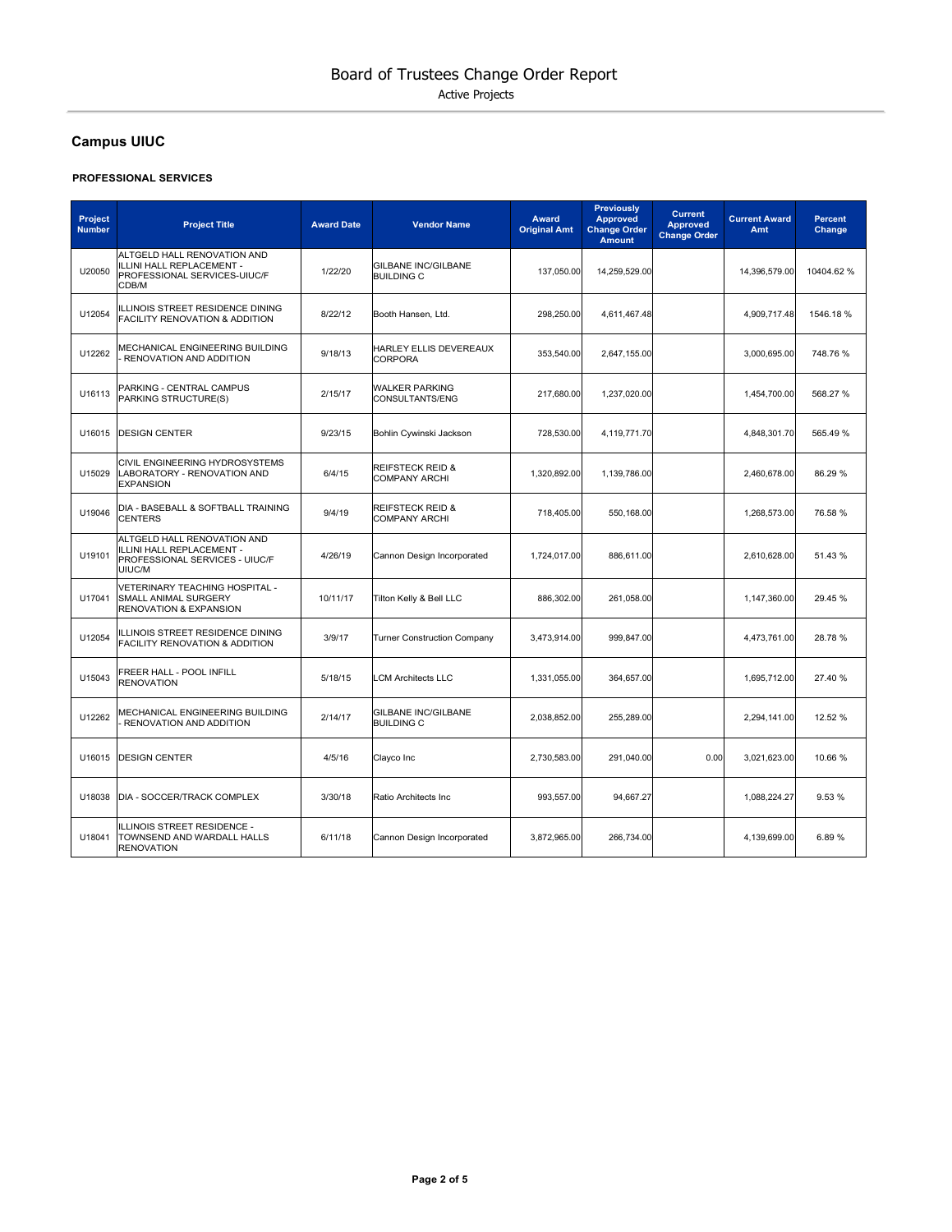# **Campus UIUC**

| <b>Award Number</b> | <b>Project Number Justification</b> |                        | <b>Amount</b> | Percentage |
|---------------------|-------------------------------------|------------------------|---------------|------------|
| E0018949            | U16015                              | <b>CM Omission</b>     | 0.00          | #DIV/0     |
| E0018949            |                                     | Sum:                   | 0             | #DIV/0     |
|                     |                                     |                        |               |            |
| E0020034            | U15043                              | Unforseen Condit       | 3,784.28      | 100.00 %   |
| E0020034            |                                     | Sum:                   | 3,784.28      | 100.00%    |
| E0021244            | U15029                              | <b>Client Request</b>  | 9,821.21      | 36.15%     |
|                     | U15029                              | Delivery/Schedul       | 12,187.76     | 44.86%     |
|                     | U15029                              | Unforseen Condit       | 5,158.22      | 18.99 %    |
| E0021244            |                                     | Sum:                   | 27,167.19     | 100.00%    |
| E0021594            | U15037                              | <b>Client Request</b>  | 2,676.67      | 14.90 %    |
|                     | U15037                              | PSC Omission           | 15,115.42     | 84.16%     |
|                     | U15037                              | Unforseen Condit       | 168.08        | 0.94 %     |
| E0021594            |                                     | Sum:                   | 17,960.17     | 100.00%    |
|                     |                                     |                        |               |            |
| E0021682            | U17077                              | <b>Client Request</b>  | 39,424.43     | 67.34 %    |
|                     | U17077                              | <b>Crisis Response</b> | 9,393.56      | 16.05 %    |
|                     | U17077                              | Staff Changes/Sc       | 1,935.59      | 3.31%      |
|                     | U17077                              | Unforseen Condit       | 7.789.80      | 13.31 %    |
| E0021682            |                                     | Sum:                   | 58,543.38     | 100.00%    |
|                     |                                     |                        |               |            |
| E0021760            | U12262                              | <b>Client Request</b>  | 13,504.37     | 43.75 %    |
|                     | U12262                              | <b>CM Error</b>        | 358.27        | 1.16 %     |
|                     | U12262                              | PSC Omission           | 3,053.11      | 9.89%      |
|                     | U12262                              | Staff Changes/Sc       | 5,980.02      | 19.37 %    |
|                     | U12262                              | Unforseen Condit       | 7,971.62      | 25.83 %    |
| E0021760            |                                     | Sum:                   | 30,867.39     | 100.00%    |
| E0021774            | U12262                              | Unforseen Condit       | 41,942.27     | 100.00 %   |
| E0021774            |                                     | Sum:                   | 41.942.27     | 100.00%    |
| E0022576            | U18041                              | <b>CM Omission</b>     | 52,932.72     | 33.43 %    |
|                     | U18041                              | PSC Omission           |               | 32.18%     |
|                     |                                     |                        | 50,962.95     |            |
|                     | U18041                              | Staff Changes/Sc       | 3.879.76      | 2.45%      |
|                     | U18041                              | Unforseen Condit       | 50,587.13     | 31.94 %    |
| E0022576            |                                     | Sum:                   | 158,362.56    | 100.00%    |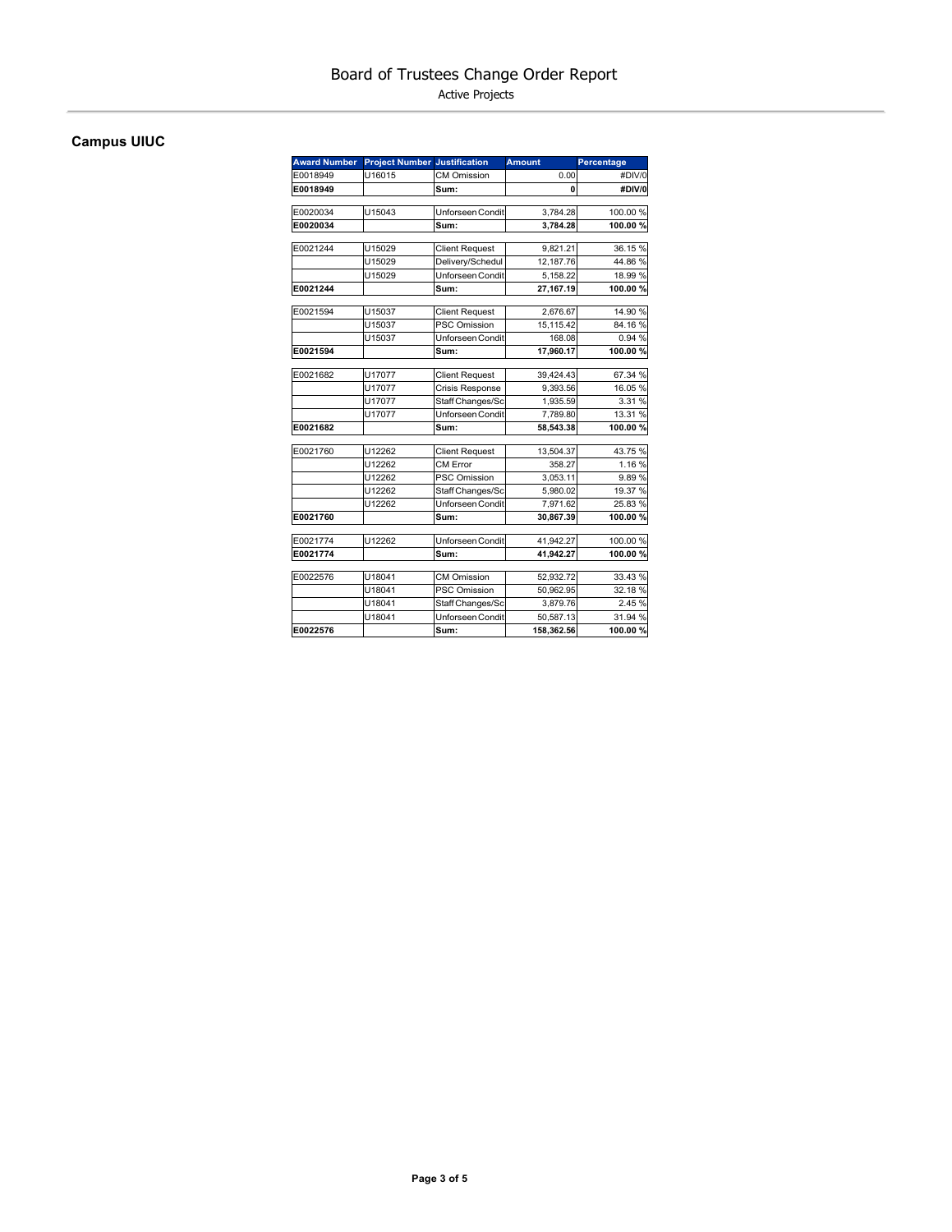# **Campus UIC**

#### **CONSTRUCTION**

| Project<br><b>Number</b> | <b>Project Title</b>         | <b>Award Date</b> | <b>Vendor Name</b>                              | Award<br><b>Original Amt</b> | Previously<br>Approved<br><b>Change Order</b><br><b>Amount</b> | <b>Current</b><br><b>Approved</b><br><b>Change Order</b> | <b>Current Award</b><br>Amt | <b>Percent</b><br>Change |
|--------------------------|------------------------------|-------------------|-------------------------------------------------|------------------------------|----------------------------------------------------------------|----------------------------------------------------------|-----------------------------|--------------------------|
| C15061                   | <b>RESEARCH LABORATORIES</b> | 12/4/18           | <b>CCC HOLDINGS</b><br><b>INCORPORATED/CHIC</b> | 3.870.000.00                 | 204.701.44                                                     | 5.505.41                                                 | 4,080,206.85                | 5.43 %                   |

#### **PROFESSIONAL SERVICES**

| Project<br><b>Number</b> | <b>Project Title</b>                                   | <b>Award Date</b> | <b>Vendor Name</b>            | Award<br><b>Original Amt</b> | <b>Previously</b><br><b>Approved</b><br><b>Change Order</b><br><b>Amount</b> | <b>Current</b><br>Approved<br><b>Change Order</b> | <b>Current Award</b><br>Amt | Percent<br>Change |
|--------------------------|--------------------------------------------------------|-------------------|-------------------------------|------------------------------|------------------------------------------------------------------------------|---------------------------------------------------|-----------------------------|-------------------|
| C14046                   | <b>WELCOME ATRIUM - UI HOSPITAL</b>                    | 1/19/16           | Legat Architects Incorporated | 103.800.00                   | 2.140.440.00                                                                 |                                                   | 2.244.240.00                | 2062.08%          |
| C18041                   | COMPUTER DESIGN RESEARCH AND<br><b>LEARNING CENTER</b> | 6/20/19           | Booth Hansen, Ltd.            | 321.900.00                   | 5,831,613.00                                                                 |                                                   | 6,153,513.00                | 1811.62 %         |
| C15061                   | <b>RESEARCH LABORATORIES</b>                           | 11/9/16           | Moody Nolan Incorporated      | 914.500.00                   | 598,400.00                                                                   |                                                   | 1.512.900.00                | 65.43 %           |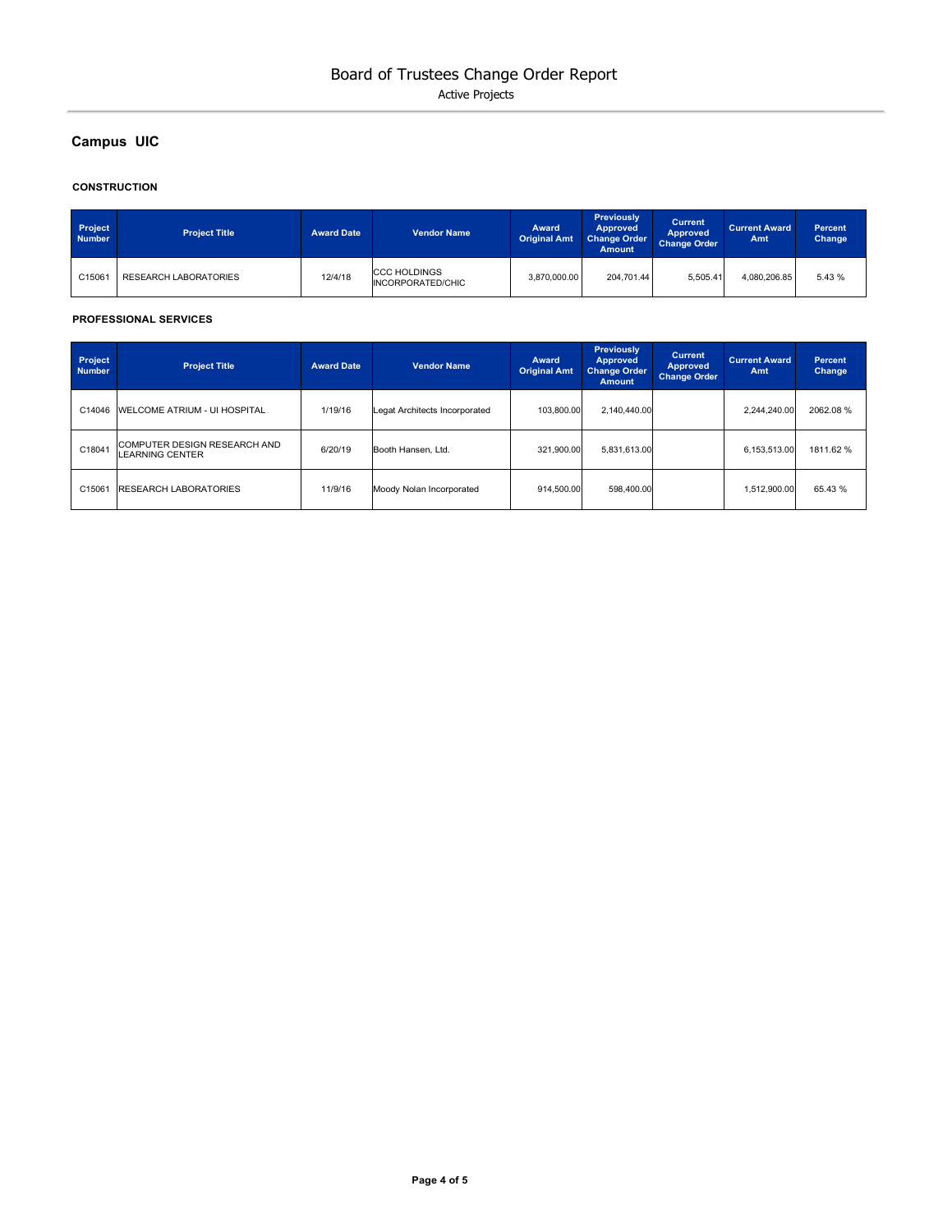# Board of Trustees Change Order Report Active Projects

# **Campus UIC**

|          | <b>Award Number Project Number Justification</b> |                     | <b>Amount</b> | Percentage |
|----------|--------------------------------------------------|---------------------|---------------|------------|
| E0021576 | C <sub>15061</sub>                               | Delivery/Schedul    | 447.95        | 8.14 %     |
|          | C15061                                           | <b>IPSC Error</b>   | 849.13        | 15.42 %    |
|          | C15061                                           | <b>PSC Omission</b> | 4.208.33      | 76.44 %    |
| E0021576 |                                                  | Sum:                | 5.505.41      | 100.00%    |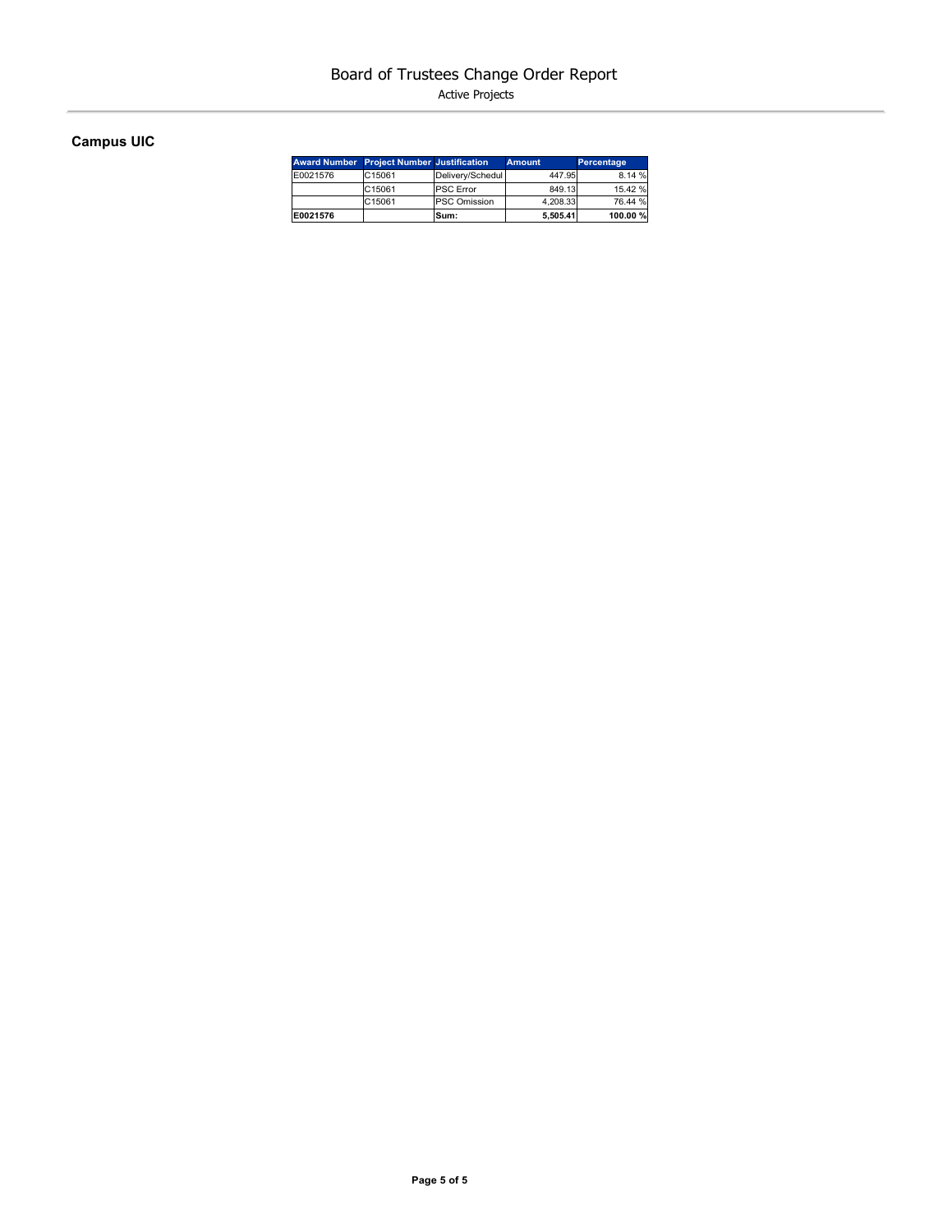|             | <b>Project Cam Project Num Project Title</b> |                                                                                               | <b>Award Date</b> | <b>Vendor Name</b>                                           |              | Award Origi   Previously A Current Appr Current Awa   Percent Cha |                        |           |
|-------------|----------------------------------------------|-----------------------------------------------------------------------------------------------|-------------------|--------------------------------------------------------------|--------------|-------------------------------------------------------------------|------------------------|-----------|
| <b>UIUC</b> | U12054                                       | <b>ILLINOIS STREET</b><br><b>RESIDENCE DINING</b><br><b>FACILITY RENOVATION</b><br>& ADDITION | 8/22/12           | Booth Hansen, Ltd.                                           |              | 298,250.00 4,611,467.48                                           | 4,909,717.48           | 1546.18 % |
| <b>UIUC</b> | U12054                                       | <b>ILLINOIS STREET</b><br><b>RESIDENCE DINING</b><br><b>FACILITY RENOVATION</b><br>& ADDITION | 3/9/17            | <b>Turner Construction</b><br>Company                        | 3,473,914.00 | 999,847.00                                                        | 4,473,761.00           | 28.78 %   |
| <b>UIUC</b> | U12054                                       | <b>ILLINOIS STREET</b><br><b>RESIDENCE DINING</b><br><b>FACILITY RENOVATION</b><br>& ADDITION | 3/26/18           | <b>Grunloh Construction</b><br><b>Inc</b>                    | 5,809,000.00 | 329,182.64                                                        | 6,138,182.64           | 5.67 %    |
| <b>UIUC</b> | U12054                                       | <b>ILLINOIS STREET</b><br><b>RESIDENCE DINING</b><br><b>FACILITY RENOVATION</b><br>& ADDITION | 3/28/18           | <b>A&amp;R Services</b><br>Incorporated                      | 3,050,000.00 | 426,918.17                                                        | 3,476,918.17           | 14.00 %   |
| <b>UIUC</b> | U12054                                       | <b>ILLINOIS STREET</b><br><b>RESIDENCE DINING</b><br><b>FACILITY RENOVATION</b><br>& ADDITION | 3/29/18           | <b>Poettker Construction</b><br>Company                      | 3,628,000.00 | 182,138.34                                                        | 3,810,138.34           | 5.02 %    |
| <b>UIUC</b> | U12054                                       | <b>ILLINOIS STREET</b><br><b>RESIDENCE DINING</b><br><b>FACILITY RENOVATION</b><br>& ADDITION | 6/11/18           | <b>JAMERSON &amp;</b><br><b>BAUWENS</b><br><b>ELECTRICAL</b> | 5,078,146.00 | 581,921.23                                                        | 5,660,067.23           | 11.46 %   |
| <b>UIUC</b> | U12054                                       | <b>ILLINOIS STREET</b><br><b>RESIDENCE DINING</b><br><b>FACILITY RENOVATION</b><br>& ADDITION | 6/13/18           | A & R MECHANICAL<br><b>CONTRACTORS I</b>                     | 5,437,250.00 | 290,156.26                                                        | 5,727,406.26           | 5.34 %    |
| <b>UIUC</b> | U12054                                       | <b>ILLINOIS STREET</b><br><b>RESIDENCE DINING</b><br><b>FACILITY RENOVATION</b><br>& ADDITION | 6/14/18           | Davis-Houk<br>Mechanical Inc                                 | 3,074,000.00 | 242,655.24                                                        | 3,316,655.24           | 7.89 %    |
| <b>UIUC</b> | U12054                                       | <b>ILLINOIS STREET</b><br><b>RESIDENCE DINING</b><br><b>FACILITY RENOVATION</b><br>& ADDITION | 6/14/18           | Poettker Construction<br>Company                             | .369,000.00  | 747,375.11                                                        | ,116,375.11            | 6.57%     |
| <b>UIUC</b> | U12262                                       | <b>MECHANICAL</b><br><b>ENGINEERING BUILDING</b><br>- RENOVATION AND<br><b>ADDITION</b>       | 9/18/13           | <b>HARLEY ELLIS</b><br><b>DEVEREAUX</b><br><b>CORPORA</b>    |              | 353,540.00 2,647,155.00                                           | 79,009.16 3,000,695.00 | 748.76 %  |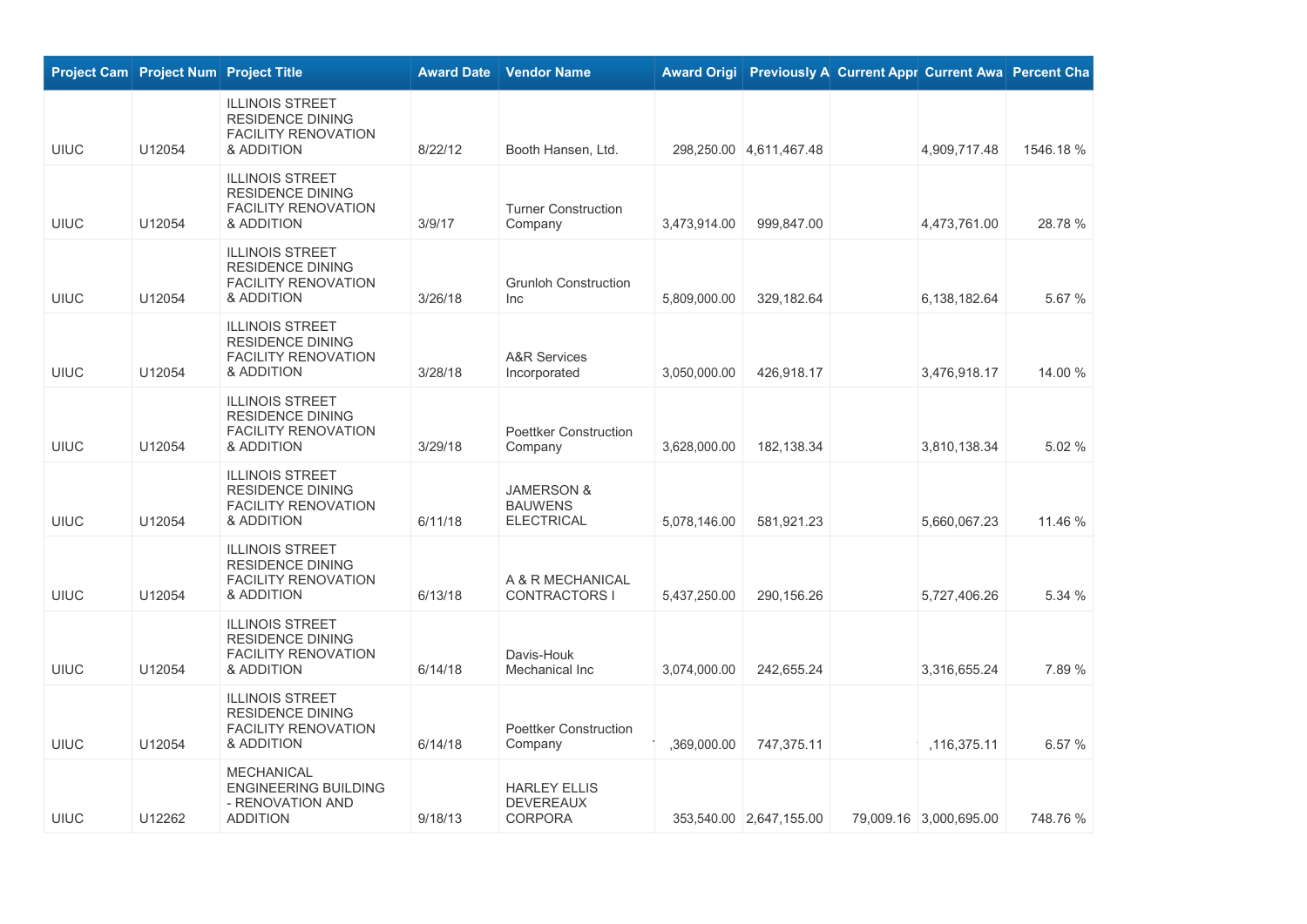|             | <b>Project Cam   Project Num   Project Title</b> |                                                                                                                     | <b>Award Date</b> | <b>Vendor Name</b>                                        |              | Award Origi   Previously A Current Appr Current Awa   Percent Cha |           |                          |          |
|-------------|--------------------------------------------------|---------------------------------------------------------------------------------------------------------------------|-------------------|-----------------------------------------------------------|--------------|-------------------------------------------------------------------|-----------|--------------------------|----------|
| <b>UIUC</b> | U12262                                           | <b>MECHANICAL</b><br><b>ENGINEERING BUILDING</b><br>- RENOVATION AND<br><b>ADDITION</b>                             | 2/14/17           | <b>GILBANE INC/</b><br><b>GILBANE BUILDING</b><br>C       | 2,038,852.00 | 255,289.00                                                        |           | 79,009.16 2,294,141.00   | 12.52 %  |
| <b>UIUC</b> | U12262                                           | <b>MECHANICAL</b><br><b>ENGINEERING BUILDING</b><br>- RENOVATION AND<br><b>ADDITION</b>                             | 4/19/19           | Otto Baum Company<br>Incorporated                         | 4,208,958.00 | 495,584.92                                                        |           | 79,009.16 4,752,684.69   | 12.92 %  |
| <b>UIUC</b> | U12262                                           | <b>MECHANICAL</b><br><b>ENGINEERING BUILDING</b><br>- RENOVATION AND<br><b>ADDITION</b>                             | 4/19/19           | <b>WILLIAMS</b><br><b>BROTHERS</b><br><b>CONSTRUCTION</b> | 9,659,000.00 | 762,580.59                                                        | 79,009.16 | .452,447.98              | 8.21 %   |
| <b>UIUC</b> | U15029                                           | <b>CIVIL ENGINEERING</b><br><b>HYDROSYSTEMS</b><br>LABORATORY -<br><b>RENOVATION AND</b><br><b>EXPANSION</b>        | 6/4/15            | <b>REIFSTECK REID &amp;</b><br><b>COMPANY ARCHI</b>       |              | 1,320,892.00 1,139,786.00                                         |           | 67,500.08 2,460,678.00   | 86.29 %  |
| <b>UIUC</b> | U15029                                           | <b>CIVIL ENGINEERING</b><br><b>HYDROSYSTEMS</b><br><b>LABORATORY -</b><br><b>RENOVATION AND</b><br><b>EXPANSION</b> | 9/18/18           | Mid Illinois<br>Mechanical, Inc                           | 2,627,300.00 | 230,430.83                                                        |           | 67,500.08 2,898,063.72   | 10.31 %  |
| <b>UIUC</b> | U15029                                           | <b>CIVIL ENGINEERING</b><br><b>HYDROSYSTEMS</b><br>LABORATORY -<br><b>RENOVATION AND</b><br><b>EXPANSION</b>        | 9/20/18           | <b>RATHJE</b><br><b>ENTERPRISES INC/</b><br><b>BODINE</b> | 3,646,441.00 | 192,750.75                                                        |           | 67,500.08 3,866,358.94   | 6.03%    |
| <b>UIUC</b> | U15037                                           | TALBOT LABORATORY -<br><b>EDUCATIONAL</b><br><b>LABORATORY UPGRADE</b><br>& EXPANSION                               | 1/16/19           | <b>Grunloh Construction</b><br><b>Inc</b>                 | 3,730,000.00 | 278,782.94                                                        |           | 17,960.17 4,026,743.11   | 7.96 %   |
| <b>UIUC</b> | U15043                                           | <b>FREER HALL - POOL</b><br><b>INFILL RENOVATION</b>                                                                | 5/18/15           | <b>LCM Architects LLC</b>                                 | 1,331,055.00 | 364,657.00                                                        |           | 3,784.28 1,695,712.00    | 27.40 %  |
| <b>UIUC</b> | U15043                                           | FREER HALL - POOL<br><b>INFILL RENOVATION</b>                                                                       | 6/28/17           | <b>Oberlander Electric</b><br>Co                          | 2,020,675.00 | 531,268.26                                                        |           | 3,784.28 2,551,943.26    | 26.29 %  |
| <b>UIUC</b> | U15043                                           | FREER HALL - POOL<br><b>INFILL RENOVATION</b>                                                                       | 7/7/17            | <b>Path Construction</b><br>Company Inc                   |              | ,153,500.00   1,484,440.15                                        | 3.784.28  | ,641,724.43              | 14.66 %  |
| <b>UIUC</b> | U16015                                           | <b>DESIGN CENTER</b>                                                                                                | 9/23/15           | Bohlin Cywinski<br>Jackson                                |              | 728,530.00 4,119,771.70                                           |           | $0.00 \mid 4,848,301.70$ | 565.49 % |
| <b>UIUC</b> | U16015                                           | <b>DESIGN CENTER</b>                                                                                                | 4/5/16            | Clayco Inc                                                | 2,730,583.00 | 291,040.00                                                        |           | $0.00$ 3,021,623.00      | 10.66 %  |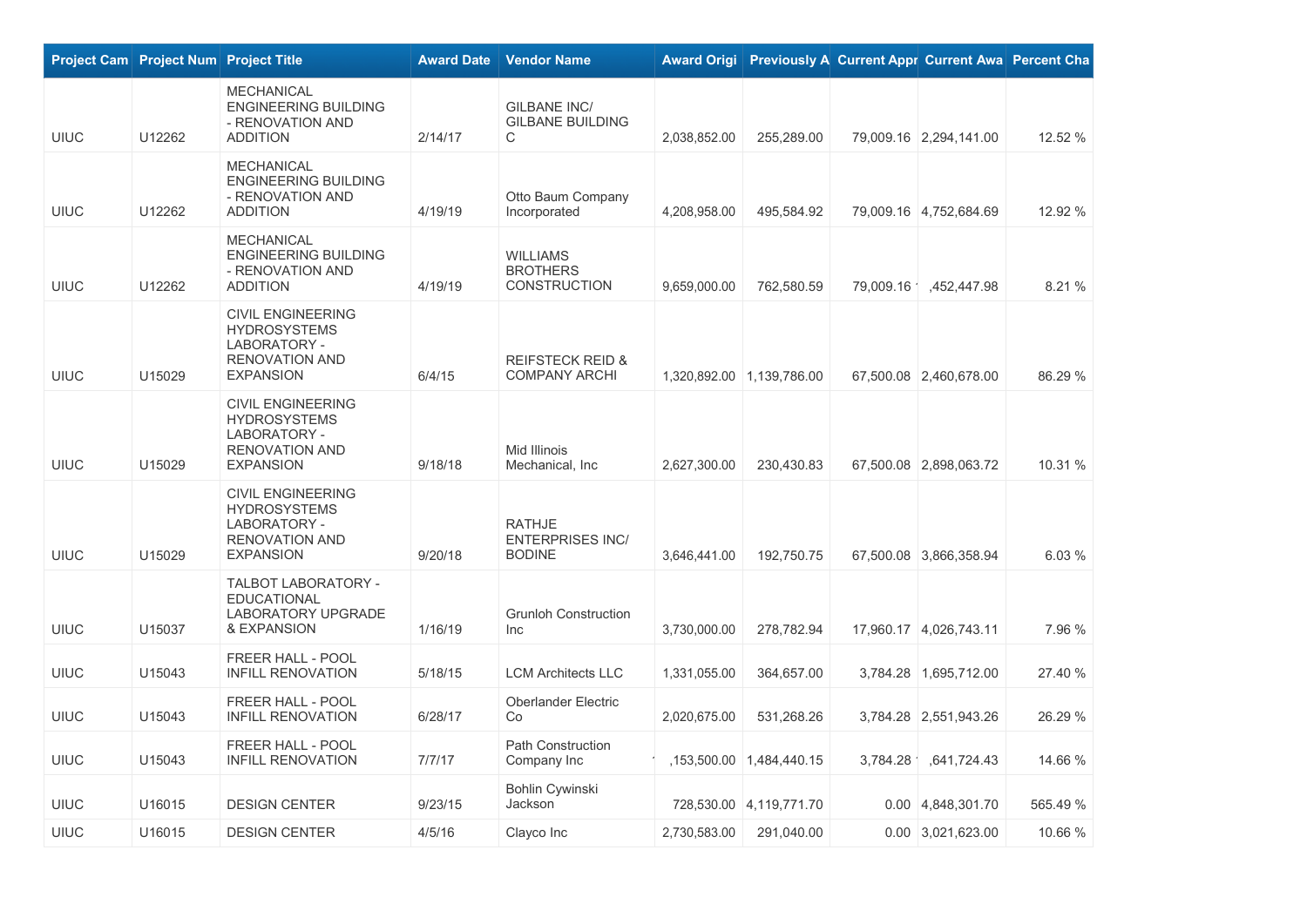|             | <b>Project Cam Project Num Project Title</b> |                                                                                                                               | <b>Award Date</b> | <b>Vendor Name</b>                                  |              | Award Origi   Previously A Current Appr Current Awa   Percent Cha |                         |            |
|-------------|----------------------------------------------|-------------------------------------------------------------------------------------------------------------------------------|-------------------|-----------------------------------------------------|--------------|-------------------------------------------------------------------|-------------------------|------------|
| <b>UIUC</b> | U16113                                       | PARKING - CENTRAL<br><b>CAMPUS PARKING</b><br>STRUCTURE(S)                                                                    | 2/15/17           | <b>WALKER PARKING</b><br>CONSULTANTS/<br><b>ENG</b> |              | 217,680.00 1,237,020.00                                           | 1,454,700.00            | 568.27 %   |
| <b>UIUC</b> | U17041                                       | <b>VETERINARY TEACHING</b><br><b>HOSPITAL - SMALL</b><br><b>ANIMAL SURGERY</b><br><b>RENOVATION &amp;</b><br><b>EXPANSION</b> | 10/11/17          | Tilton Kelly & Bell<br>LLC                          | 886,302.00   | 261,058.00                                                        | 1,147,360.00            | 29.45 %    |
| <b>UIUC</b> | U17077                                       | <b>MEDICAL SCIENCES</b><br><b>BUILDING - CARLE</b><br><b>ILLINOIS COLLEGE OF</b><br>MEDICINE RENOVATION                       | 12/5/18           | Felmley-Dickerson<br>Company                        | 6,185,700.00 | 341,721.42                                                        | 58,543.38 6,585,964.80  | 6.47 %     |
| <b>UIUC</b> | U18038                                       | DIA - SOCCER/TRACK<br><b>COMPLEX</b>                                                                                          | 3/30/18           | Ratio Architects Inc                                | 993,557.00   | 94,667.27                                                         | 1,088,224.27            | 9.53 %     |
| <b>UIUC</b> | U18041                                       | <b>ILLINOIS STREET</b><br><b>RESIDENCE -</b><br><b>TOWNSEND AND</b><br><b>WARDALL HALLS</b><br><b>RENOVATION</b>              | 6/11/18           | Cannon Design<br>Incorporated                       | 3,872,965.00 | 266,734.00                                                        | 158,362.56 4,139,699.00 | 6.89 %     |
| <b>UIUC</b> | U18041                                       | <b>ILLINOIS STREET</b><br><b>RESIDENCE -</b><br><b>TOWNSEND AND</b><br><b>WARDALL HALLS</b><br><b>RENOVATION</b>              | 1/22/20           | <b>Oberlander Electric</b><br>Co                    | 3,201,000.00 | 89,395.91                                                         | 158,362.56 3,448,758.47 | 7.74 %     |
| <b>UIUC</b> | U19046                                       | DIA - BASEBALL &<br>SOFTBALL TRAINING<br><b>CENTERS</b>                                                                       | 9/4/19            | <b>REIFSTECK REID &amp;</b><br><b>COMPANY ARCHI</b> | 718,405.00   | 550,168.00                                                        | 1,268,573.00            | 76.58 %    |
| <b>UIUC</b> | U19101                                       | <b>ALTGELD HALL</b><br>RENOVATION AND ILLINI<br><b>HALL REPLACEMENT -</b><br>PROFESSIONAL<br>SERVICES - UIUC/F<br>UIUC/M      | 4/26/19           | Cannon Design<br>Incorporated                       | 1,724,017.00 | 886.611.00                                                        | 2,610,628.00            | 51.43 %    |
| <b>UIUC</b> | U20050                                       | <b>ALTGELD HALL</b><br>RENOVATION AND ILLINI<br>HALL REPLACEMENT -<br>PROFESSIONAL<br>SERVICES-UIUC/F CDB/<br>M               | 1/22/20           | <b>GILBANE INC/</b><br><b>GILBANE BUILDING</b><br>С | 137,050.00   | ,259,529.00                                                       | ,396,579.00             | 10404.62 % |
| UIC         | C14046                                       | <b>WELCOME ATRIUM - UI</b><br><b>HOSPITAL</b>                                                                                 | 1/19/16           | Legat Architects<br>Incorporated                    |              | 103,800.00 2,140,440.00                                           | 2,244,240.00            | 2062.08 %  |
| UIC         | C15061                                       | <b>RESEARCH</b><br><b>LABORATORIES</b>                                                                                        | 11/9/16           | Moody Nolan<br>Incorporated                         | 914,500.00   | 598,400.00                                                        | 5,505.41 1,512,900.00   | 65.43 %    |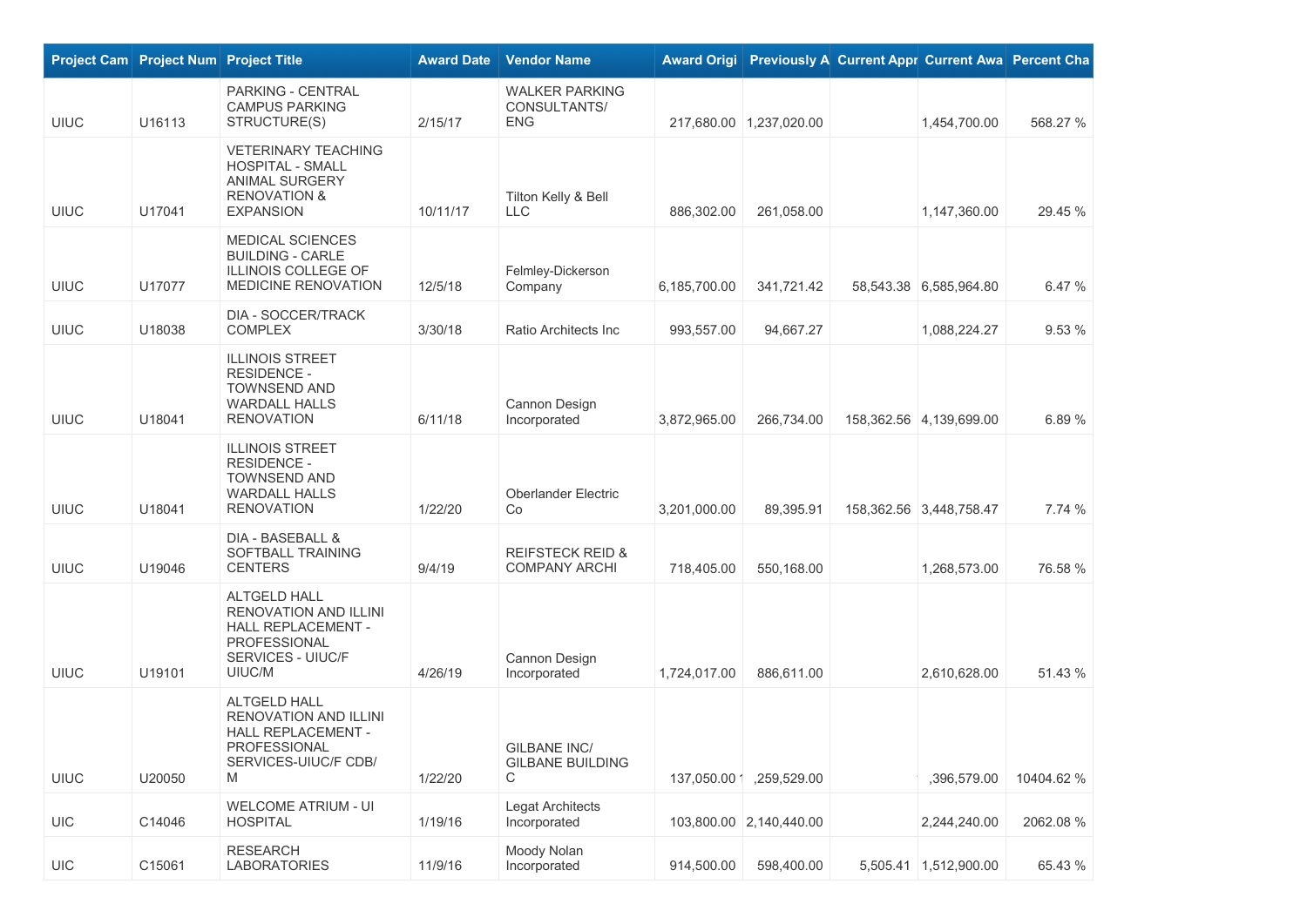|            |                    | <b>Project Cam Project Num Project Title</b>                            | <b>Award Date</b> | <b>Vendor Name</b>                                  |              | Award Origi   Previously A Current Appr Current Awa   Percent Cha |                       |           |
|------------|--------------------|-------------------------------------------------------------------------|-------------------|-----------------------------------------------------|--------------|-------------------------------------------------------------------|-----------------------|-----------|
| <b>UIC</b> | C <sub>15061</sub> | RESEARCH<br><b>LABORATORIES</b>                                         | 12/4/18           | <b>CCC HOLDINGS</b><br>INCORPORATED/<br><b>CHIC</b> | 3.870.000.00 | 204.701.44                                                        | 5.505.41 4.080.206.85 | 5.43 %    |
| <b>UIC</b> | C18041             | <b>COMPUTER DESIGN</b><br><b>RESEARCH AND</b><br><b>LEARNING CENTER</b> | 6/20/19           | Booth Hansen, Ltd.                                  |              | 321,900.00 5,831,613.00                                           | 6.153.513.00          | 1811.62 % |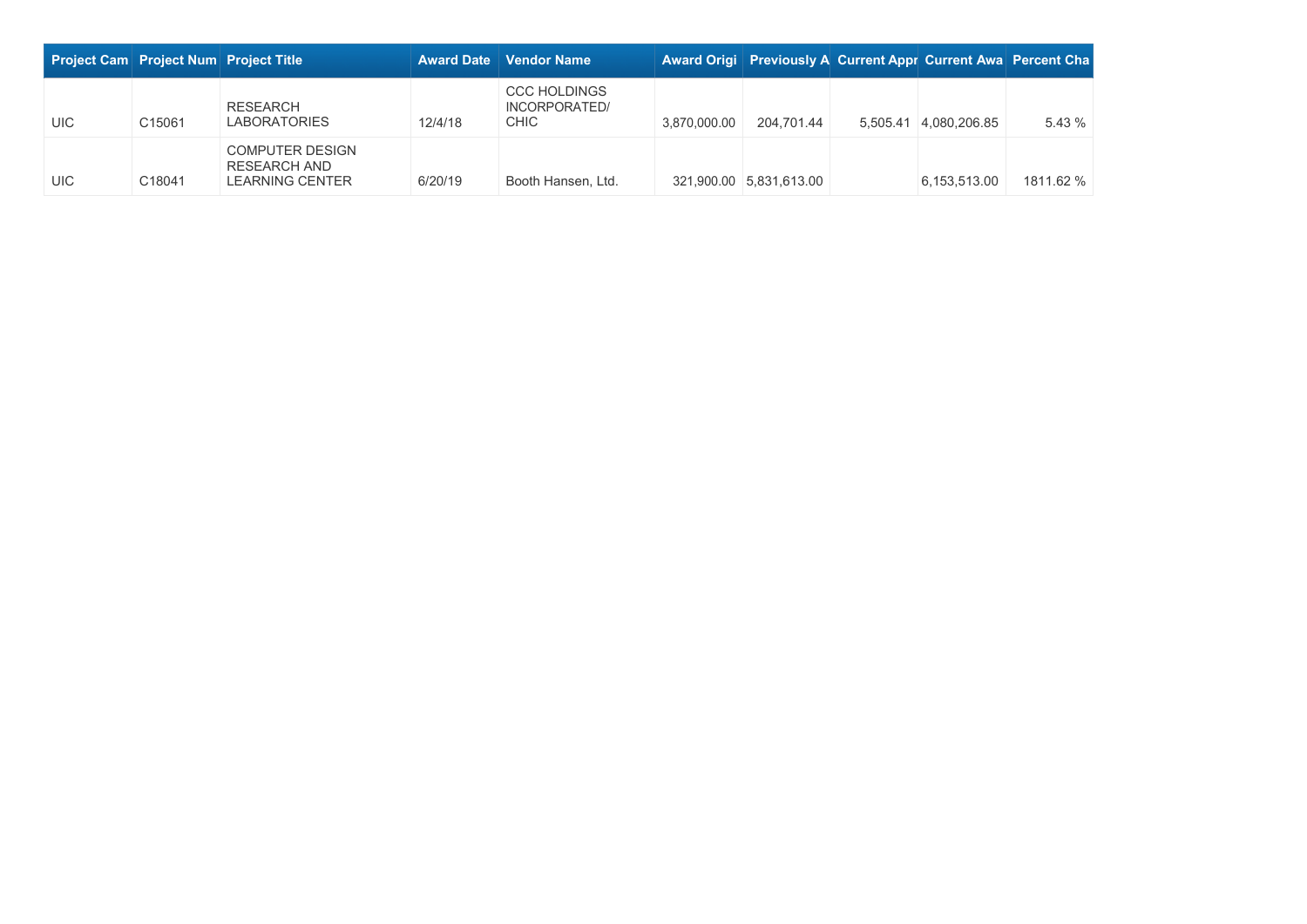| Campus      |        | <b>Project Num Project Title</b>                                     | <b>Vendor Name</b>                                        |          | Award Numb Change Req RFP # |           |       | <b>CO Number   Change Description</b>                                                                    |                     | <b>Change Reg</b> Justification Code | <b>Change Amc</b> |
|-------------|--------|----------------------------------------------------------------------|-----------------------------------------------------------|----------|-----------------------------|-----------|-------|----------------------------------------------------------------------------------------------------------|---------------------|--------------------------------------|-------------------|
| <b>UIUC</b> | U12054 | <b>ILLINOIS STREET</b><br><b>RESIDENCE</b><br><b>DINING FACILITY</b> | <b>WILLIAMS</b><br><b>BROTHERS</b><br><b>CONSTRUCTION</b> | E0021398 | 12/15/20                    | 10920-33  | 033   | LEED 2009 REQUIREMENTS DIC                                                                               | LUMP SUM  PSC Error |                                      | 860.14            |
| <b>UIUC</b> | U12262 | <b>MECHANICAL</b><br><b>ENGINEERING</b><br><b>BUILDING -</b>         | Oberlander Electric Co                                    | E0021777 | 11/16/20                    | 12600-23  | CO023 | POWER FOR DIGITAL SIGNAGE<br>1. PLEASE PROVIDE 120V RECE<br>2. PLEASE PROVIDE 120V RECE LUMP SUM         |                     | <b>Staff Changes/Scope</b>           | 4,594.94          |
| <b>UIUC</b> | U12262 | <b>MECHANICAL</b><br><b>ENGINEERING</b><br><b>BUILDING -</b>         | Oberlander Electric Co                                    | E0021777 | 12/7/20                     | 12600-24  | CO024 | PROVIDE (2) WALL MOUNTED O                                                                               | LUMP SUM            | <b>PSC Omission</b>                  | 1,360.76          |
| <b>UIUC</b> | U12262 | <b>MECHANICAL</b><br><b>ENGINEERING</b><br><b>BUILDING -</b>         | Oberlander Electric Co                                    | E0021777 | 1/11/21                     | 12600-26  | CO026 | <b>SWAP POWER REQUIREMENTS</b>                                                                           | LUMP SUM            | <b>Client Request</b>                | 875.82            |
| <b>UIUC</b> | U12262 | <b>MECHANICAL</b><br><b>ENGINEERING</b><br><b>BUILDING -</b>         | Otto Baum Company<br>Incorporated                         | E0021774 | 1/11/21                     | 10420-28  | CO028 | PROVIDE ALL LABOR, MATERIAL<br>BRICK THAT MATCHES THE EXIS<br>ALL LABOR, MATERIAL AND EQU LUMP SUM       |                     | <b>Unforseen Conditions</b>          | 41,942.27         |
| <b>UIUC</b> | U12262 | <b>MECHANICAL</b><br><b>ENGINEERING</b><br><b>BUILDING -</b>         | <b>WILLIAMS</b><br><b>BROTHERS</b><br><b>CONSTRUCTION</b> | E0021760 | 11/25/20                    | 10600-42  | CO041 | - PER WELL CREDIT C14 AND M<br><b>BABY CHANGING STATION BASI</b><br>SYRINGE DROP BOX BASIS OF [ LUMP SUM |                     | <b>Client Request</b>                | 10,865.34         |
| <b>UIUC</b> | U12262 | <b>MECHANICAL</b><br><b>ENGINEERING</b><br><b>BUILDING -</b>         | <b>WILLIAMS</b><br><b>BROTHERS</b><br><b>CONSTRUCTION</b> | E0021760 | 11/25/20                    | 10600-43  | CO042 | PROVIDE WATERPROOFING AT                                                                                 | LUMP SUM            | <b>PSC Omission</b>                  | 3,053.11          |
| <b>UIUC</b> | U12262 | <b>MECHANICAL</b><br><b>ENGINEERING</b><br><b>BUILDING -</b>         | <b>WILLIAMS</b><br><b>BROTHERS</b><br><b>CONSTRUCTION</b> | E0021760 | 12/7/20                     | 10600-44  | CO043 | ADDITIONAL REPAIRS TO FLASH                                                                              | <b>LUMP SUM</b>     | Unforseen Conditions                 | 7,074.71          |
| <b>UIUC</b> | U12262 | MECHANICAL<br><b>ENGINEERING</b><br><b>BUILDING -</b>                | <b>WILLIAMS</b><br><b>BROTHERS</b><br><b>CONSTRUCTION</b> | E0021760 | 12/7/20                     | 10600-45  | CO044 | PROVIDE ALL LABOR, MATERIAL<br>BRICK THAT MATCHES THE EXIS<br>ALL LABOR, MATERIAL AND EQU LUMP SUM       |                     | <b>Unforseen Conditions</b>          | 1,488.98          |
| <b>UIUC</b> | U12262 | <b>MECHANICAL</b><br><b>ENGINEERING</b><br><b>BUILDING -</b>         | <b>WILLIAMS</b><br><b>BROTHERS</b><br><b>CONSTRUCTION</b> | E0021760 | 12/7/20                     | 10600-46  | CO045 | PROVIDE PRICING FOR MODIFIE<br>PROVIDE TWO DEDICATED CIR(                                                | LUMP SUM            | <b>Staff Changes/Scope</b>           | 3,360.35          |
| <b>UIUC</b> | U12262 | <b>MECHANICAL</b><br><b>ENGINEERING</b><br><b>BUILDING -</b>         | <b>WILLIAMS</b><br><b>BROTHERS</b><br><b>CONSTRUCTION</b> | E0021760 | 12/7/20                     | 10600-47  | CO046 | PER MECHSE USER REQUEST,<br>- ALL OFFICES TO BE STEEL<br>- ALL CLASSROOMS TO BE 70/30 LUMP SUM           |                     | <b>Client Request</b>                | 0.00              |
| <b>UIUC</b> | U12262 | <b>MECHANICAL</b><br><b>ENGINEERING</b><br><b>BUILDING -</b>         | <b>WILLIAMS</b><br><b>BROTHERS</b><br><b>CONSTRUCTION</b> | E0021760 | 12/7/20                     | 10600-48  | CO047 | 1. PLEASE CREDIT BACK TO NO<br>2. PLEASE PROVIDE BRAKE-ME1                                               | LUMP SUM            | <b>Unforseen Conditions</b>          | $-592.07$         |
| <b>UIUC</b> | U12262 | <b>MECHANICAL</b><br><b>ENGINEERING</b><br><b>BUILDING -</b>         | <b>WILLIAMS</b><br><b>BROTHERS</b><br><b>CONSTRUCTION</b> | E0021760 | 1/11/21                     | 10600-49  | CO048 | PER MECHSE USER REQUEST,                                                                                 | LUMP SUM            | <b>Client Request</b>                | 2,639.03          |
| <b>UIUC</b> | U12262 | MECHANICAL<br><b>ENGINEERING</b><br><b>BUILDING -</b>                | <b>WILLIAMS</b><br><b>BROTHERS</b><br><b>CONSTRUCTION</b> | E0021760 | 1/11/21                     | 10600-50  | CO049 | PER BASE BID, PROVIDE K4 PAF                                                                             | LUMP SUM            | <b>Staff Changes/Scope</b>           | -733.13           |
| <b>UIUC</b> | U12262 | MECHANICAL<br><b>ENGINEERING</b><br><b>BUILDING -</b>                | WILLIAMS<br><b>BROTHERS</b><br>CONSTRUCTION               | E0021760 | 1/11/21                     | 10600-51  | CO050 | PER UIUC REQUEST, PROVIDE                                                                                |                     | LUMP SUM Staff Changes/Scope         | 3,352.80          |
| <b>UIUC</b> | U12262 | <b>MECHANICAL</b><br><b>ENGINEERING</b><br><b>BUILDING -</b>         | <b>WILLIAMS</b><br><b>BROTHERS</b><br><b>CONSTRUCTION</b> | E0021760 | 1/11/21                     | 10600-52  | CO051 | REVISE ACT CEILING IN CLASS F                                                                            | LUMP SUM CM Error   |                                      | 358.27            |
| <b>UIUC</b> | U15029 | <b>CIVIL</b><br><b>ENGINEERING</b><br><b>HYDROSYSTEMS</b>            | <b>Broeren Russo</b><br>Builders, Inc.                    | E0021245 | 11/16/20                    | 10600B-14 | 014   | PROVIDE CMU PARTITION ENCL                                                                               |                     | LUMP SUM PSC Omission                | 5,764.54          |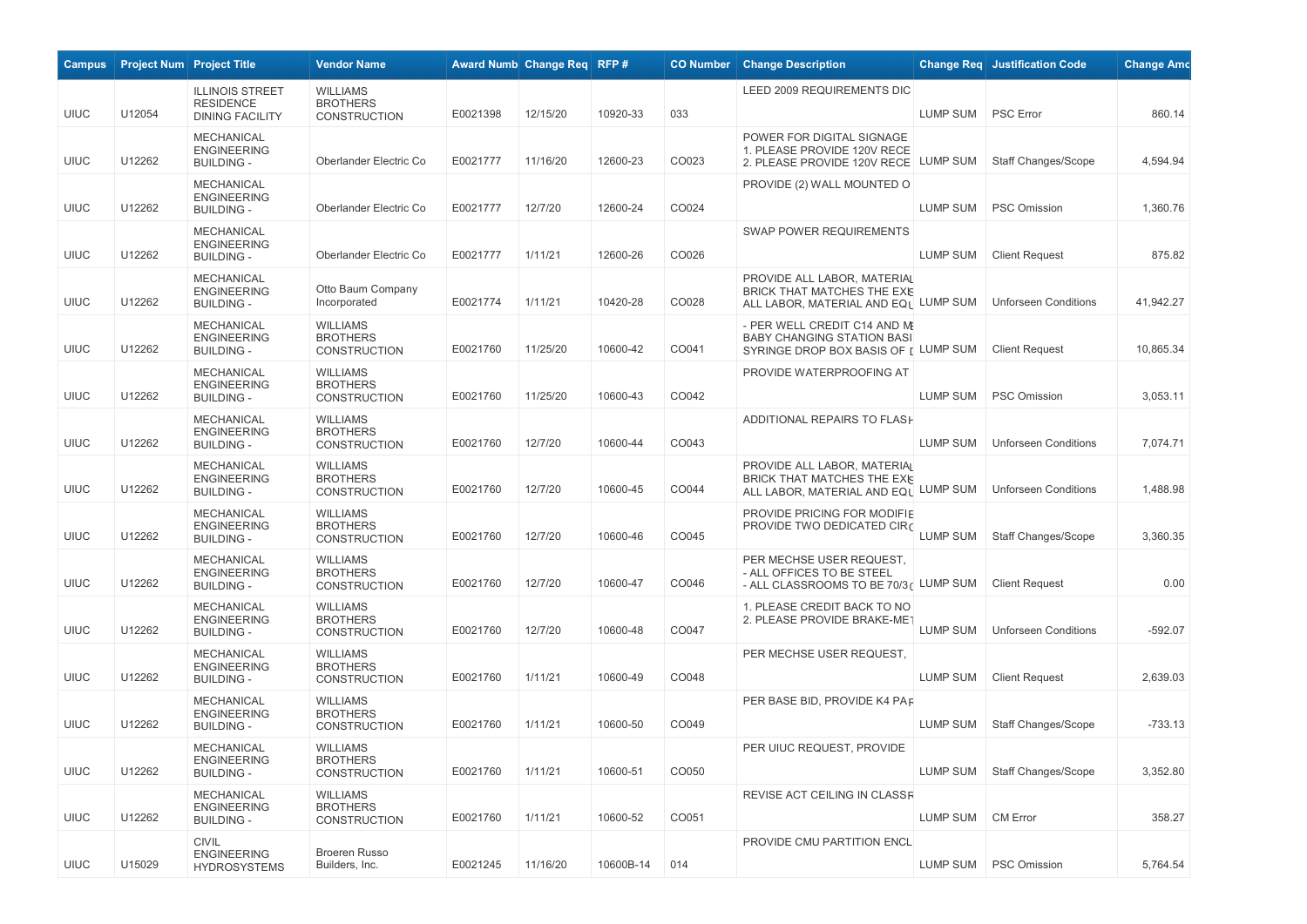| <b>Campus</b> |        | <b>Project Num</b> Project Title                          | <b>Vendor Name</b>                                        |          | Award Numb Change Req RFP # |           |     | <b>CO Number   Change Description</b>                                 | <b>Change Reg</b> Justification Code | <b>Change Amc</b> |
|---------------|--------|-----------------------------------------------------------|-----------------------------------------------------------|----------|-----------------------------|-----------|-----|-----------------------------------------------------------------------|--------------------------------------|-------------------|
| <b>UIUC</b>   | U15029 | <b>CIVIL</b><br><b>ENGINEERING</b><br><b>HYDROSYSTEMS</b> | <b>Broeren Russo</b><br>Builders, Inc.                    | E0021245 | 11/16/20                    | 10600B-15 | 015 | ADD LOUVERS IN THE TRANSON<br>LUMP SUM                                | <b>PSC Omission</b>                  | 1,376.63          |
| <b>UIUC</b>   | U15029 | <b>CIVIL</b><br><b>ENGINEERING</b><br><b>HYDROSYSTEMS</b> | <b>Broeren Russo</b><br>Builders, Inc.                    | E0021245 | 12/21/20                    | 10600B-12 | 012 | MODIFY THE GYP BD ENCLOSU<br>LUMP SUM                                 | <b>PSC Omission</b>                  | 527.30            |
| <b>UIUC</b>   | U15029 | <b>CIVIL</b><br><b>ENGINEERING</b><br><b>HYDROSYSTEMS</b> | <b>Broeren Russo</b><br>Builders, Inc.                    | E0021245 | 12/21/20                    | 10600B-13 | 013 | ON 9/10/20 REVISE TO LOWER E<br>PROVIDE GYPSUM BOARD BULK<br>LUMP SUM | <b>PSC Omission</b>                  | 1,269.14          |
| <b>UIUC</b>   | U15029 | <b>CIVIL</b><br><b>ENGINEERING</b><br><b>HYDROSYSTEMS</b> | <b>Broeren Russo</b><br>Builders, Inc.                    | E0021245 | 1/11/21                     | 10600B-16 | 016 | SLOPE FLOOR FROM HIGHBAY<br>LUMP SUM                                  | <b>Unforseen Conditions</b>          | 3,592.13          |
| <b>UIUC</b>   | U15029 | <b>CIVIL</b><br><b>ENGINEERING</b><br><b>HYDROSYSTEMS</b> | <b>Broeren Russo</b><br>Builders, Inc.                    | E0021245 | 1/11/21                     | 10600B-17 | 017 | OHD 0014-3: INSTALL A METAL<br>LUMP SUM                               | <b>Unforseen Conditions</b>          | 930.17            |
| <b>UIUC</b>   | U15029 | <b>CIVIL</b><br><b>ENGINEERING</b><br><b>HYDROSYSTEMS</b> | <b>Broeren Russo</b><br>Builders, Inc.                    | E0021245 | 1/11/21                     | 10600B-18 | 018 | <b>INSTALLATION OF PAPER TOWE</b><br>LUMP SUM                         | <b>Staff Changes/Scope</b>           | 1,721.70          |
| <b>UIUC</b>   | U15029 | <b>CIVIL</b><br><b>ENGINEERING</b><br><b>HYDROSYSTEMS</b> | <b>RATHJE</b><br><b>ENTERPRISES INC/</b><br><b>BODINE</b> | E0021244 | 11/16/20                    | 12600-18  | 018 | PERFORM AN EXPLORATORY R<br><b>LUMP SUM</b>                           | <b>Unforseen Conditions</b>          | 5,158.22          |
| <b>UIUC</b>   | U15029 | <b>CIVIL</b><br><b>ENGINEERING</b><br><b>HYDROSYSTEMS</b> | <b>RATHJE</b><br><b>ENTERPRISES INC/</b><br><b>BODINE</b> | E0021244 | 11/30/20                    | 12600-19  | 019 | PROVIDE 2-1/2" CONDUIT AND P<br><b>LUMP SUM</b>                       | <b>Client Request</b>                | 9,821.21          |
| <b>UIUC</b>   | U15029 | <b>CIVIL</b><br><b>ENGINEERING</b><br><b>HYDROSYSTEMS</b> | <b>RATHJE</b><br><b>ENTERPRISES INC/</b><br><b>BODINE</b> | E0021244 | 1/11/21                     | 12600-20  | 020 | PROVIDE TEMP HEAT FOR WINT<br>LUMP SUM                                | Delivery/Schedule                    | 12,187.76         |
| <b>UIUC</b>   | U15029 | <b>CIVIL</b><br><b>ENGINEERING</b><br><b>HYDROSYSTEMS</b> | <b>WILLIAMS</b><br><b>BROTHERS</b><br><b>CONSTRUCTION</b> | E0021557 | 12/10/20                    | 10600A-42 | 041 | <b>GROUTING CMU CORES AT WIN</b><br>LUMP SUM                          | <b>PSC Omission</b>                  | 2,054.60          |
| <b>UIUC</b>   | U15029 | <b>CIVIL</b><br><b>ENGINEERING</b><br><b>HYDROSYSTEMS</b> | <b>WILLIAMS</b><br><b>BROTHERS</b><br><b>CONSTRUCTION</b> | E0021557 | 12/10/20                    | 10600A-44 | 043 | LOWERING BRICK COURSING A<br>LUMP SUM                                 | <b>PSC Error</b>                     | 5,346.82          |
| <b>UIUC</b>   | U15029 | <b>CIVIL</b><br><b>ENGINEERING</b><br><b>HYDROSYSTEMS</b> | <b>WILLIAMS</b><br><b>BROTHERS</b><br><b>CONSTRUCTION</b> | E0021557 | 1/11/21                     | 10600A-45 | 044 | STAINLESS STEEL METAL PANE<br>LUMP SUM                                | Delivery/Schedule                    | $-25,190.00$      |
| <b>UIUC</b>   | U15029 | <b>CIVIL</b><br><b>ENGINEERING</b><br><b>HYDROSYSTEMS</b> | <b>WILLIAMS</b><br><b>BROTHERS</b><br><b>CONSTRUCTION</b> | E0021557 | 1/11/21                     | 10600A-46 | 045 | PROVIDE CONCRETE CURB ALC<br><b>LUMP SUM</b>                          | <b>PSC Omission</b>                  | 9,072.95          |
| <b>UIUC</b>   | U15037 | <b>TALBOT</b><br>LABORATORY -<br><b>EDUCATIONAL</b>       | <b>Grunloh Construction</b><br>Inc                        | E0021594 | 11/25/20                    | 10600-92  | 067 | PROVIDE LABOR, MATERIALS, A<br>LUMP SUM                               | <b>Unforseen Conditions</b>          | 130.67            |
| <b>UIUC</b>   | U15037 | <b>TALBOT</b><br>LABORATORY -<br><b>EDUCATIONAL</b>       | <b>Grunloh Construction</b><br>Inc                        | E0021594 | 12/7/20                     | 10600-75  | 068 | PROVIDE LABOR, MATERIAL, AN                                           | LUMP SUM  PSC Omission               | 6,083.78          |
| <b>UIUC</b>   | U15037 | <b>TALBOT</b><br>LABORATORY -<br><b>EDUCATIONAL</b>       | <b>Grunloh Construction</b><br>Inc                        | E0021594 | 12/7/20                     | 10600-93  | 069 | PROVIDE LABOR, MATERIAL, AN                                           | LUMP SUM Client Request              | 2,676.67          |
| <b>UIUC</b>   | U15037 | <b>TALBOT</b><br>LABORATORY -<br><b>EDUCATIONAL</b>       | <b>Grunloh Construction</b><br>Inc                        | E0021594 | 1/4/21                      | 10600-84  | 062 | PROVIDE LABOR, MATERIAL, AN                                           | LUMP SUM PSC Omission                | 8,977.53          |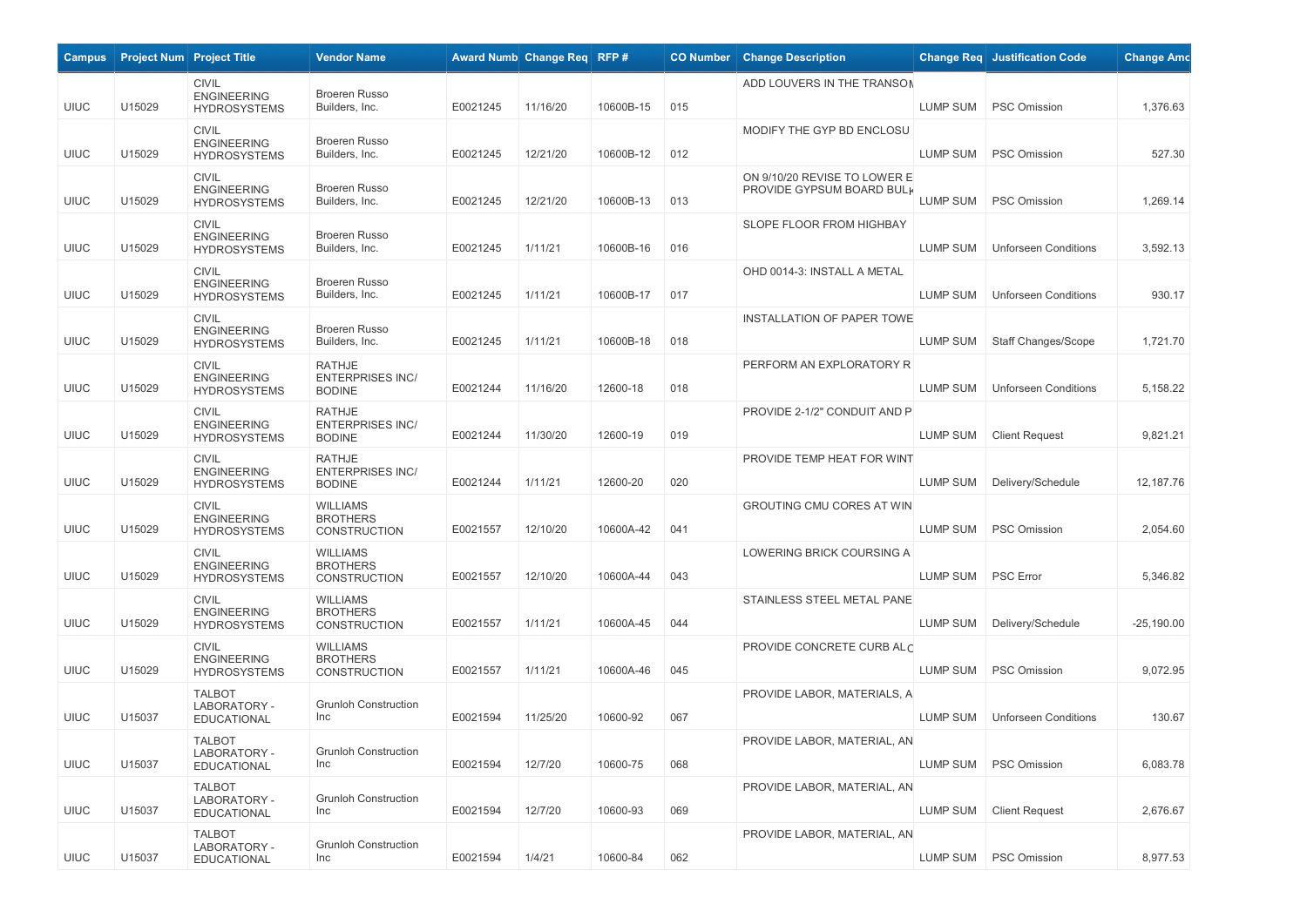| Campus      | <b>Project Num Project Title</b> |                                                           | <b>Vendor Name</b>                           |          | Award Numb Change Req RFP # |           |        | <b>CO Number   Change Description</b>                                                          |                 | <b>Change Reg</b> Justification Code | <b>Change Amc</b> |
|-------------|----------------------------------|-----------------------------------------------------------|----------------------------------------------|----------|-----------------------------|-----------|--------|------------------------------------------------------------------------------------------------|-----------------|--------------------------------------|-------------------|
|             |                                  | <b>TALBOT</b><br>LABORATORY -                             | <b>Grunloh Construction</b>                  |          |                             |           |        | PROVIDE LABOR, MATERIAL, AN                                                                    |                 |                                      |                   |
| <b>UIUC</b> | U15037                           | <b>EDUCATIONAL</b>                                        | Inc                                          | E0021594 | 1/4/21                      | 10600-86  | 063    |                                                                                                | LUMP SUM        | <b>PSC Omission</b>                  | 54.11             |
|             |                                  | <b>TALBOT</b><br>LABORATORY -                             | <b>Grunloh Construction</b>                  |          |                             |           |        | PROVIDE LABOR, MATERIAL, AN                                                                    |                 |                                      |                   |
| <b>UIUC</b> | U15037                           | <b>EDUCATIONAL</b>                                        | Inc                                          | E0021594 | 1/11/21                     | 10600-95  | 070    |                                                                                                | LUMP SUM        | <b>Unforseen Conditions</b>          | 37.41             |
| <b>UIUC</b> | U15043                           | FREER HALL -<br>POOL INFILL<br><b>RENOVATION</b>          | Path Construction<br>Company Inc             | E0020034 | 11/24/20                    | 10600-266 | CO 249 | PROVIDE ALTERNATE DRAINAG                                                                      | LUMP SUM        | <b>Unforseen Conditions</b>          | 3,784.28          |
|             |                                  |                                                           |                                              |          |                             |           |        | RFP2/CO002A WAS CREATED IN                                                                     |                 |                                      |                   |
| <b>UIUC</b> | U16015                           | <b>DESIGN CENTER</b>                                      | Clayco Inc                                   | E0018949 | 1/14/21                     | 43001-3   | CO003A |                                                                                                | <b>LUMP SUM</b> | <b>CM Omission</b>                   | 52,845.73         |
|             |                                  |                                                           |                                              |          |                             |           |        | RFP2/CO002B WAS CREATED IN                                                                     |                 |                                      |                   |
| <b>UIUC</b> | U16015                           | <b>DESIGN CENTER</b>                                      | Clayco Inc                                   | E0018949 | 1/14/21                     | 43900-3   | CO003B |                                                                                                | LUMP SUM        | <b>CM Omission</b>                   | $-52,845.73$      |
| <b>UIUC</b> | U17041                           | <b>VETERINARY</b><br><b>TEACHING</b><br><b>HOSPITAL -</b> | PETRY-KUHNE<br>COMPANY/PETRY-<br><b>KUHN</b> | E0021714 | 12/2/20                     | 10600-43  | 043    | SUBSTITUTE GYPSUM CEILING                                                                      | <b>LUMP SUM</b> | <b>PSC Omission</b>                  | 6,765.56          |
|             |                                  | <b>VETERINARY</b>                                         | PETRY-KUHNE                                  |          |                             |           |        | PROVIDE CREDIT FOR SUBSTIT                                                                     |                 |                                      |                   |
| <b>UIUC</b> | U17041                           | <b>TEACHING</b><br>HOSPITAL -                             | COMPANY/PETRY-<br><b>KUHN</b>                | E0021714 | 12/7/20                     | 10600-44  | 044    |                                                                                                | LUMP SUM        | Delivery/Schedule                    | $-1,363.50$       |
| <b>UIUC</b> | U17041                           | <b>VETERINARY</b><br><b>TEACHING</b><br>HOSPITAL -        | PETRY-KUHNE<br>COMPANY/PETRY-<br><b>KUHN</b> | E0021714 | 12/27/20                    | 10600-45  | 045    | WORK TO MODIFY NEW MECHA<br>1) FURNISH AND INSTALL LOUV<br>2) MODIFY MECHANICAL PENTH LUMP SUM |                 | <b>PSC</b> Error                     | 17,009.11         |
|             |                                  | <b>VETERINARY</b><br><b>TEACHING</b>                      | PETRY-KUHNE                                  |          |                             |           |        | FURNISH AND INSTALL A PHOTO                                                                    |                 |                                      |                   |
| <b>UIUC</b> | U17041                           | <b>HOSPITAL -</b>                                         | COMPANY/PETRY-<br><b>KUHN</b>                | E0021714 | 12/27/20                    | 10600-46  | 046    |                                                                                                | LUMP SUM        | <b>PSC Omission</b>                  | 34.37             |
| <b>UIUC</b> | U17041                           | <b>VETERINARY</b><br><b>TEACHING</b><br>HOSPITAL -        | PETRY-KUHNE<br>COMPANY/PETRY-<br><b>KUHN</b> | E0021714 | 1/11/21                     | 10600-47  | 047    | PROVIDE APPROVED SUBSTITU                                                                      | LUMP SUM        | Delivery/Schedule                    | 360.61            |
|             |                                  | <b>VETERINARY</b>                                         | PETRY-KUHNE                                  |          |                             |           |        | PROVIDE A NEW ELECTRICAL F                                                                     |                 |                                      |                   |
| <b>UIUC</b> | U17041                           | <b>TEACHING</b><br>HOSPITAL -                             | COMPANY/PETRY-<br><b>KUHN</b>                | E0021714 | 1/11/21                     | 10600-48  | 048    |                                                                                                | LUMP SUM        | <b>Client Request</b>                | 136.93            |
|             |                                  | <b>VETERINARY</b>                                         | PETRY-KUHNE                                  |          |                             |           |        | REPLACE PREVIOUSLY ORDER E                                                                     |                 |                                      |                   |
| <b>UIUC</b> | U17041                           | <b>TEACHING</b><br>HOSPITAL -                             | COMPANY/PETRY-<br><b>KUHN</b>                | E0021714 | 1/11/21                     | 10600-49  | 049    |                                                                                                | LUMP SUM        | <b>PSC Error</b>                     | 1,258.44          |
| <b>UIUC</b> | U17041                           | <b>VETERINARY</b><br><b>TEACHING</b><br><b>HOSPITAL -</b> | PETRY-KUHNE<br>COMPANY/PETRY-<br><b>KUHN</b> | E0021714 | 1/11/21                     | 10600-50  | 050    | PROVIDE RATED FIRE EXTINGUI                                                                    | LUMP SUM        | <b>PSC Omission</b>                  | 321.30            |
|             |                                  | <b>VETERINARY</b>                                         | PETRY-KUHNE                                  |          |                             |           |        | RAISE TOP OF MANHOLE STRU                                                                      |                 |                                      |                   |
| <b>UIUC</b> | U17041                           | <b>TEACHING</b><br>HOSPITAL -                             | COMPANY/PETRY-<br><b>KUHN</b>                | E0021714 | 1/11/21                     | 10600-51  | 051    |                                                                                                | LUMP SUM        | <b>PSC Omission</b>                  | 2,640.82          |
|             |                                  | VETERINARY<br><b>TEACHING</b>                             | PETRY-KUHNE<br>COMPANY/PETRY-                |          |                             |           |        | PROVIDE MATERIAL FOR DUCT                                                                      |                 |                                      |                   |
| <b>UIUC</b> | U17041                           | HOSPITAL -                                                | <b>KUHN</b>                                  | E0021714 | 1/11/21                     | 10600-52  | 052    |                                                                                                |                 | LUMP SUM PSC Omission                | 272.86            |
|             |                                  | <b>VETERINARY</b><br><b>TEACHING</b>                      | PETRY-KUHNE<br>COMPANY/PETRY-                |          |                             |           |        | PROVIDE THE FOLLOWING: (1) 2                                                                   |                 |                                      |                   |
| <b>UIUC</b> | U17041                           | HOSPITAL -                                                | <b>KUHN</b>                                  | E0021714 | 1/11/21                     | 10600-53  | 053    |                                                                                                |                 | LUMP SUM  PSC Omission               | 172.32            |
| <b>UIUC</b> | U17041                           | VETERINARY<br><b>TEACHING</b><br>HOSPITAL -               | PETRY-KUHNE<br>COMPANY/PETRY-<br>KUHN        | E0021714 | 1/11/21                     | 10600-54  | 054    | PROVIDE WALL GUARDS AS IND                                                                     |                 | LUMP SUM PSC Omission                | 3,434.84          |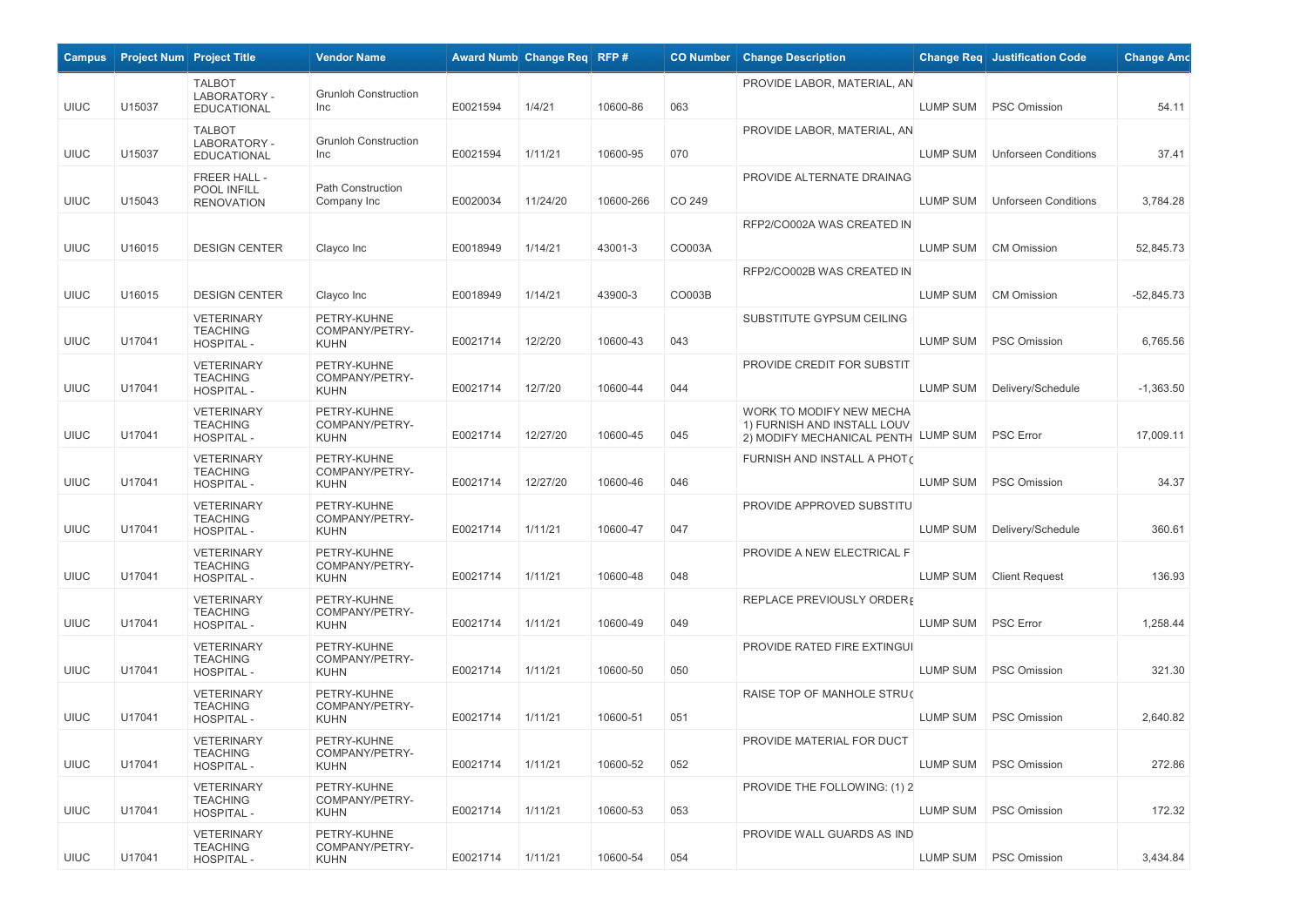| <b>Campus</b> |        | <b>Project Num Project Title</b>                             | <b>Vendor Name</b>                           |          | Award Numb Change Reg RFP # |           |     | <b>CO Number   Change Description</b>                                                                 | <b>Change Reg</b> Justification Code | <b>Change Amc</b> |
|---------------|--------|--------------------------------------------------------------|----------------------------------------------|----------|-----------------------------|-----------|-----|-------------------------------------------------------------------------------------------------------|--------------------------------------|-------------------|
| <b>UIUC</b>   | U17041 | <b>VETERINARY</b><br><b>TEACHING</b><br>HOSPITAL -           | PETRY-KUHNE<br>COMPANY/PETRY-<br><b>KUHN</b> | E0021714 | 1/11/21                     | 10600-55  | 055 | PROVIDE INPRO 801 SERIES (80<br><b>LUMP SUM</b>                                                       | <b>PSC Error</b>                     | 689.97            |
| <b>UIUC</b>   | U17041 | <b>VETERINARY</b><br><b>TEACHING</b><br><b>HOSPITAL -</b>    | PETRY-KUHNE<br>COMPANY/PETRY-<br><b>KUHN</b> | E0021714 | 1/11/21                     | 10600-56  | 056 | PER USER REQUEST, PROVIDEL<br>LUMP SUM                                                                | <b>Client Request</b>                | 293.22            |
| <b>UIUC</b>   | U17041 | <b>VETERINARY</b><br><b>TEACHING</b><br>HOSPITAL -           | PETRY-KUHNE<br>COMPANY/PETRY-<br>KUHN        | E0021714 | 1/11/21                     | 10600-57  | 057 | PROVIDE (2) STAINLESS STEEL<br>LUMP SUM                                                               | <b>PSC Error</b>                     | 204.42            |
| <b>UIUC</b>   | U17077 | <b>MEDICAL</b><br><b>SCIENCES</b><br><b>BUILDING - CARLE</b> | Felmlev-Dickerson<br>Company                 | E0021682 | 11/30/20                    | 10600-86  | 085 | ADDITIONAL COSTS, FOR THE M<br>LUMP SUM                                                               | <b>Crisis Response</b>               | 4,696.78          |
| <b>UIUC</b>   | U17077 | <b>MEDICAL</b><br><b>SCIENCES</b><br><b>BUILDING - CARLE</b> | Felmley-Dickerson<br>Company                 | E0021682 | 12/15/20                    | 10600-87  | 086 | [01] INSTALL ACT-1 CEILING IN F<br>[02] INSTALL (3) LL4 RECESSED<br>LUMP SUM<br>UIUC FOR ATTIC STOCK. | <b>Client Request</b>                | 1,795.45          |
| <b>UIUC</b>   | U17077 | <b>MEDICAL</b><br><b>SCIENCES</b><br><b>BUILDING - CARLE</b> | Felmley-Dickerson<br>Company                 | E0021682 | 12/15/20                    | 10600-88  | 087 | FD 052 PROPOSAL IS FOR ADDI<br><b>WORK INCLUDES:</b><br>01] INSTALL NEW FLOORING (VC LUMP SUM         | <b>Client Request</b>                | 27,810.10         |
| <b>UIUC</b>   | U17077 | <b>MEDICAL</b><br><b>SCIENCES</b><br><b>BUILDING - CARLE</b> | Felmley-Dickerson<br>Company                 | E0021682 | 12/15/20                    | 10600-89  | 088 | RELOCATE EXISTING PIPING OF<br>LUMP SUM                                                               | <b>Staff Changes/Scope</b>           | 193.13            |
| <b>UIUC</b>   | U17077 | <b>MEDICAL</b><br><b>SCIENCES</b><br><b>BUILDING - CARLE</b> | Felmley-Dickerson<br>Company                 | E0021682 | 12/15/20                    | 10600-90  | 089 | IN THE LEVEL 01 OPEN OFFICE<br>LUMP SUM                                                               | Staff Changes/Scope                  | 1,742.46          |
| <b>UIUC</b>   | U17077 | <b>MEDICAL</b><br><b>SCIENCES</b><br><b>BUILDING - CARLE</b> | Felmley-Dickerson<br>Company                 | E0021682 | 12/15/20                    | 10600-91  | 090 | IN THE AREA ABOVE THE GLASS<br>LUMP SUM                                                               | <b>Unforseen Conditions</b>          | 809.53            |
| <b>UIUC</b>   | U17077 | <b>MEDICAL</b><br><b>SCIENCES</b><br><b>BUILDING - CARLE</b> | Felmley-Dickerson<br>Company                 | E0021682 | 12/15/20                    | 10600-92  | 091 | PROVIDE A FIXED PRICE FOR (4<br>LUMP SUM                                                              | <b>Unforseen Conditions</b>          | 6,980.27          |
| <b>UIUC</b>   | U17077 | <b>MEDICAL</b><br><b>SCIENCES</b><br><b>BUILDING - CARLE</b> | Felmley-Dickerson<br>Company                 | E0021682 | 12/15/20                    | 10600-93  | 092 | ADDITIONAL COSTS, FOR THE N<br>LUMP SUM                                                               | <b>Crisis Response</b>               | 4,696.78          |
| <b>UIUC</b>   | U17077 | <b>MEDICAL</b><br><b>SCIENCES</b><br><b>BUILDING - CARLE</b> | Felmley-Dickerson<br>Company                 | E0021682 | 12/15/20                    | 10600-94  | 093 | REPLACE ALL ACP CEILING TILE<br>LUMP SUM                                                              | <b>Client Request</b>                | 9,818.88          |
| <b>UIUC</b>   | U17077 | <b>MEDICAL</b><br><b>SCIENCES</b><br><b>BUILDING - CARLE</b> | POTTER ELECTRIC<br><b>SERVICE INCORP</b>     | E0021699 | 12/11/20                    | 12600-25  | 086 | [01] INSTALL ACT-1 CEILING IN F<br>[02] INSTALL (3) LL4 RECESSED<br>LUMP SUM<br>UIUC FOR ATTIC STOCK. | <b>Client Request</b>                | 1,538.99          |
| <b>UIUC</b>   | U17077 | <b>MEDICAL</b><br><b>SCIENCES</b><br><b>BUILDING - CARLE</b> | POTTER ELECTRIC<br><b>SERVICE INCORP</b>     | E0021699 | 12/15/20                    | 12600-26  | 089 | IN THE LEVEL 01 OPEN OFFICE<br><b>LUMP SUM</b>                                                        | <b>Staff Changes/Scope</b>           | 4,696.05          |
| <b>UIUC</b>   | U17077 | <b>MEDICAL</b><br><b>SCIENCES</b><br><b>BUILDING - CARLE</b> | POTTER ELECTRIC<br><b>SERVICE INCORP</b>     | E0021699 | 12/15/20                    | 12600-27  | 090 | IN THE AREA ABOVE THE GLAS                                                                            | LUMP SUM Unforseen Conditions        | 1,061.22          |
| <b>UIUC</b>   | U17077 | <b>MEDICAL</b><br><b>SCIENCES</b><br><b>BUILDING - CARLE</b> | POTTER ELECTRIC<br>SERVICE INCORP            | E0021699 | 12/15/20                    | 12600-28  | 093 | REPLACE ALL ACP CEILING TILE                                                                          | LUMP SUM Client Request              | 325.70            |
| <b>UIUC</b>   | U18038 | DIA - SOCCER/<br><b>TRACK COMPLEX</b>                        | PETRY-KUHNE<br>COMPANY/PETRY-<br><b>KUHN</b> | E0022075 | 11/30/20                    | 10600B-54 | 057 | IN RESPONSE TO RFIS 131 AND                                                                           | LUMP SUM PSC Omission                | 8,481.55          |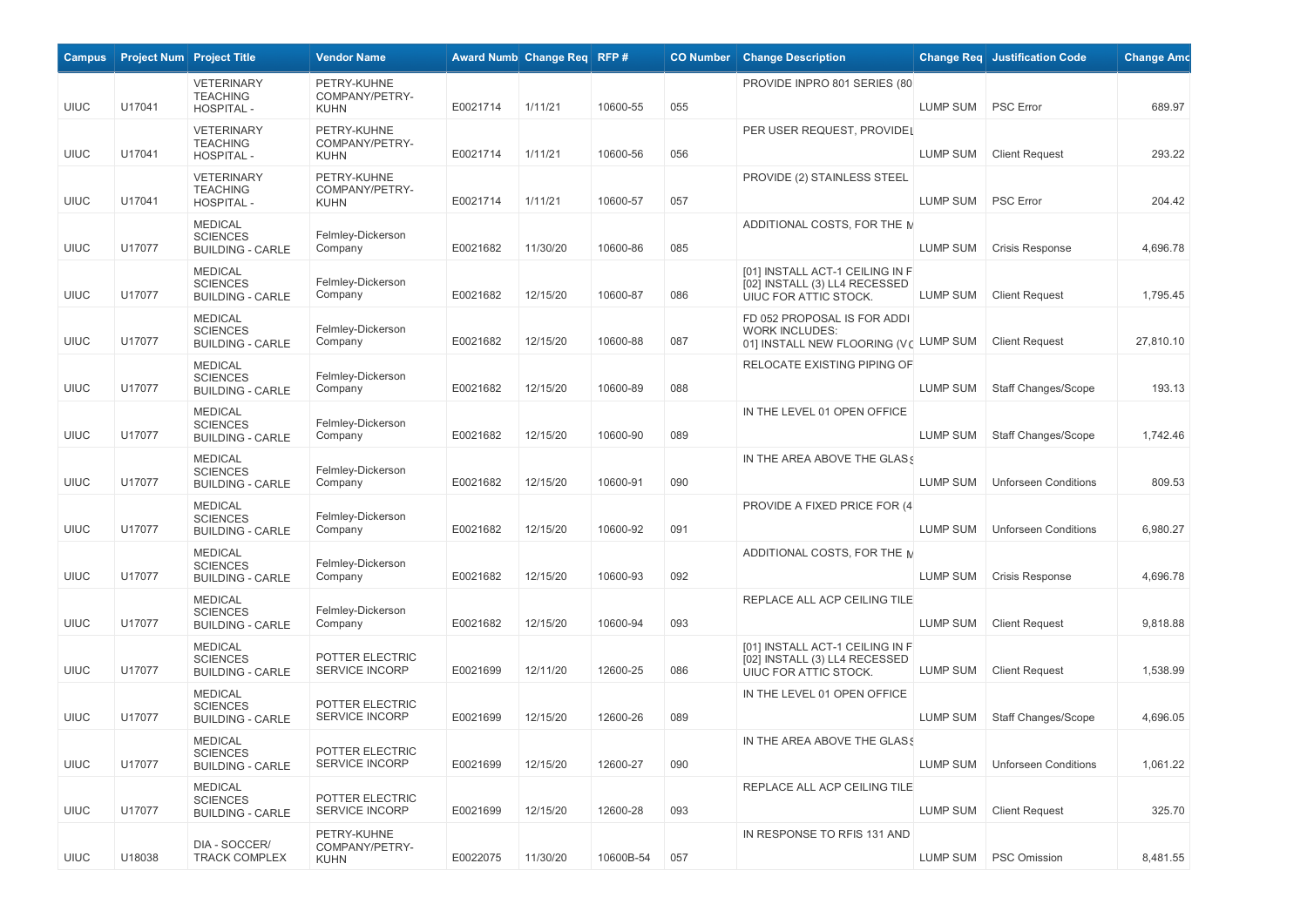| <b>Campus</b> |        | <b>Project Num Project Title</b>                                    | <b>Vendor Name</b>                           |          | Award Numb Change Req RFP # |           |     | <b>CO Number   Change Description</b> |                 | <b>Change Reg</b> Justification Code | <b>Change Amc</b> |
|---------------|--------|---------------------------------------------------------------------|----------------------------------------------|----------|-----------------------------|-----------|-----|---------------------------------------|-----------------|--------------------------------------|-------------------|
| <b>UIUC</b>   | U18038 | DIA - SOCCER/<br><b>TRACK COMPLEX</b>                               | PETRY-KUHNE<br>COMPANY/PETRY-<br><b>KUHN</b> | E0022075 | 12/9/20                     | 10600B-57 | 056 | PROVIDE A COST FOR LABOR A            | LUMP SUM        | <b>Client Request</b>                | 3,146.20          |
| <b>UIUC</b>   | U18038 | DIA - SOCCER/<br><b>TRACK COMPLEX</b>                               | PETRY-KUHNE<br>COMPANY/PETRY-<br><b>KUHN</b> | E0022075 | 12/11/20                    | 10600B-61 | 061 | PROVIDE PRICING FOR MATERI            | LUMP SUM        | <b>PSC</b> Error                     | 14,065.14         |
| <b>UIUC</b>   | U18038 | DIA - SOCCER/<br><b>TRACK COMPLEX</b>                               | PETRY-KUHNE<br>COMPANY/PETRY-<br><b>KUHN</b> | E0022075 | 12/11/20                    | 10600B-63 | 059 | PLEASE PROVIDE THE COST FO            | LUMP SUM        | <b>PSC Omission</b>                  | 1,185.43          |
| <b>UIUC</b>   | U18038 | DIA - SOCCER/<br><b>TRACK COMPLEX</b>                               | PETRY-KUHNE<br>COMPANY/PETRY-<br><b>KUHN</b> | E0022075 | 12/11/20                    | 10600B-64 | 060 | PROVIDE COST FOR MATERIAL             | LUMP SUM        | <b>Client Request</b>                | 5,943.68          |
| <b>UIUC</b>   | U18038 | DIA - SOCCER/<br><b>TRACK COMPLEX</b>                               | PETRY-KUHNE<br>COMPANY/PETRY-<br><b>KUHN</b> | E0022075 | 12/11/20                    | 10600B-66 | 058 | <b>PROVIDE PRICING AND LABOR F</b>    | LUMP SUM        | <b>Unforseen Conditions</b>          | 646.04            |
| <b>UIUC</b>   | U18041 | <b>ILLINOIS STREET</b><br><b>RESIDENCE -</b><br><b>TOWNSEND AND</b> | A & R MECHANICAL<br>CONTRACTORS I            | E0022574 | 12/9/20                     | 12320C-2  | 001 | <b>BP3-AIR FLOW MONITORING ST</b>     | LUMP SUM        | <b>Unforseen Conditions</b>          | $-2,983.54$       |
| <b>UIUC</b>   | U18041 | <b>ILLINOIS STREET</b><br><b>RESIDENCE -</b><br><b>TOWNSEND AND</b> | A & R MECHANICAL<br>CONTRACTORS I            | E0022574 | 12/10/20                    | 12320C-5  | 004 | 2ND FLOOR CORES FOR FCU C             | LUMP SUM        | <b>Unforseen Conditions</b>          | 1,390.45          |
| <b>UIUC</b>   | U18041 | <b>ILLINOIS STREET</b><br><b>RESIDENCE -</b><br><b>TOWNSEND AND</b> | A & R MECHANICAL<br>CONTRACTORS I            | E0022574 | 12/17/20                    | 12320C-1  | 002 | CHW BTU METER ADDITION                | <b>LUMP SUM</b> | <b>PSC Omission</b>                  | 36,800.41         |
| <b>UIUC</b>   | U18041 | <b>ILLINOIS STREET</b><br><b>RESIDENCE -</b><br><b>TOWNSEND AND</b> | A & R MECHANICAL<br><b>CONTRACTORS I</b>     | E0022574 | 1/14/21                     | 12320C-4  | 003 | STEAM PRES. & CNTRL VALVE             | LUMP SUM        | <b>Staff Changes/Scope</b>           | $-6,298.36$       |
| <b>UIUC</b>   | U18041 | <b>ILLINOIS STREET</b><br><b>RESIDENCE -</b><br><b>TOWNSEND AND</b> | A & R MECHANICAL<br><b>CONTRACTORS I</b>     | E0022868 | 12/7/20                     | 12320B-11 | 011 | VFD LOCATION, MAU AND BAS (           | LUMP SUM        | <b>PSC</b> Error                     | $-657.51$         |
| <b>UIUC</b>   | U18041 | <b>ILLINOIS STREET</b><br><b>RESIDENCE -</b><br><b>TOWNSEND AND</b> | Oberlander Electric Co                       | E0022576 | 11/13/20                    | 12600C-33 | 025 | FIRE ALARM REVISIONS                  | LUMP SUM        | <b>PSC Omission</b>                  | $-874.31$         |
| <b>UIUC</b>   | U18041 | <b>ILLINOIS STREET</b><br><b>RESIDENCE -</b><br><b>TOWNSEND AND</b> | Oberlander Electric Co                       | E0022576 | 11/16/20                    | 12600C-19 | 023 | PENTHOUSE ELECTICAL FEED F            | <b>LUMP SUM</b> | PSC Omission                         | 26,554.27         |
| <b>UIUC</b>   | U18041 | <b>ILLINOIS STREET</b><br><b>RESIDENCE -</b><br><b>TOWNSEND AND</b> | Oberlander Electric Co                       | E0022576 | 11/16/20                    | 12600C-27 | 021 | <b>VFDS FOR ENERGY WHEEL</b>          | <b>LUMP SUM</b> | <b>PSC Omission</b>                  | 3,348.71          |
| <b>UIUC</b>   | U18041 | <b>ILLINOIS STREET</b><br><b>RESIDENCE -</b><br><b>TOWNSEND AND</b> | Oberlander Electric Co                       | E0022576 | 11/16/20                    | 12600C-3  | 006 | <b>BID PACKAGE 3 - FA INITIATION</b>  | <b>LUMP SUM</b> | <b>CM Omission</b>                   | 52,932.72         |
| <b>UIUC</b>   | U18041 | <b>ILLINOIS STREET</b><br><b>RESIDENCE -</b><br><b>TOWNSEND AND</b> | Oberlander Electric Co                       | E0022576 | 12/7/20                     | 12600C-18 | 019 | 1P CIRCUIT BREAKERS TO COM            |                 | LUMP SUM Unforseen Conditions        | 15,884.38         |
| <b>UIUC</b>   | U18041 | <b>ILLINOIS STREET</b><br><b>RESIDENCE -</b><br><b>TOWNSEND AND</b> | Oberlander Electric Co                       | E0022576 | 12/7/20                     | 12600C-29 | 022 | FIRE ALARM REVISION                   | LUMP SUM        | <b>Staff Changes/Scope</b>           | 3,879.76          |
| <b>UIUC</b>   | U18041 | <b>ILLINOIS STREET</b><br><b>RESIDENCE -</b><br><b>TOWNSEND AND</b> | Oberlander Electric Co                       | E0022576 | 12/9/20                     | 12600C-1  | 007 | <b>BID PACKAGE 3 - TRANSFORME</b>     |                 | LUMP SUM PSC Omission                | 803.98            |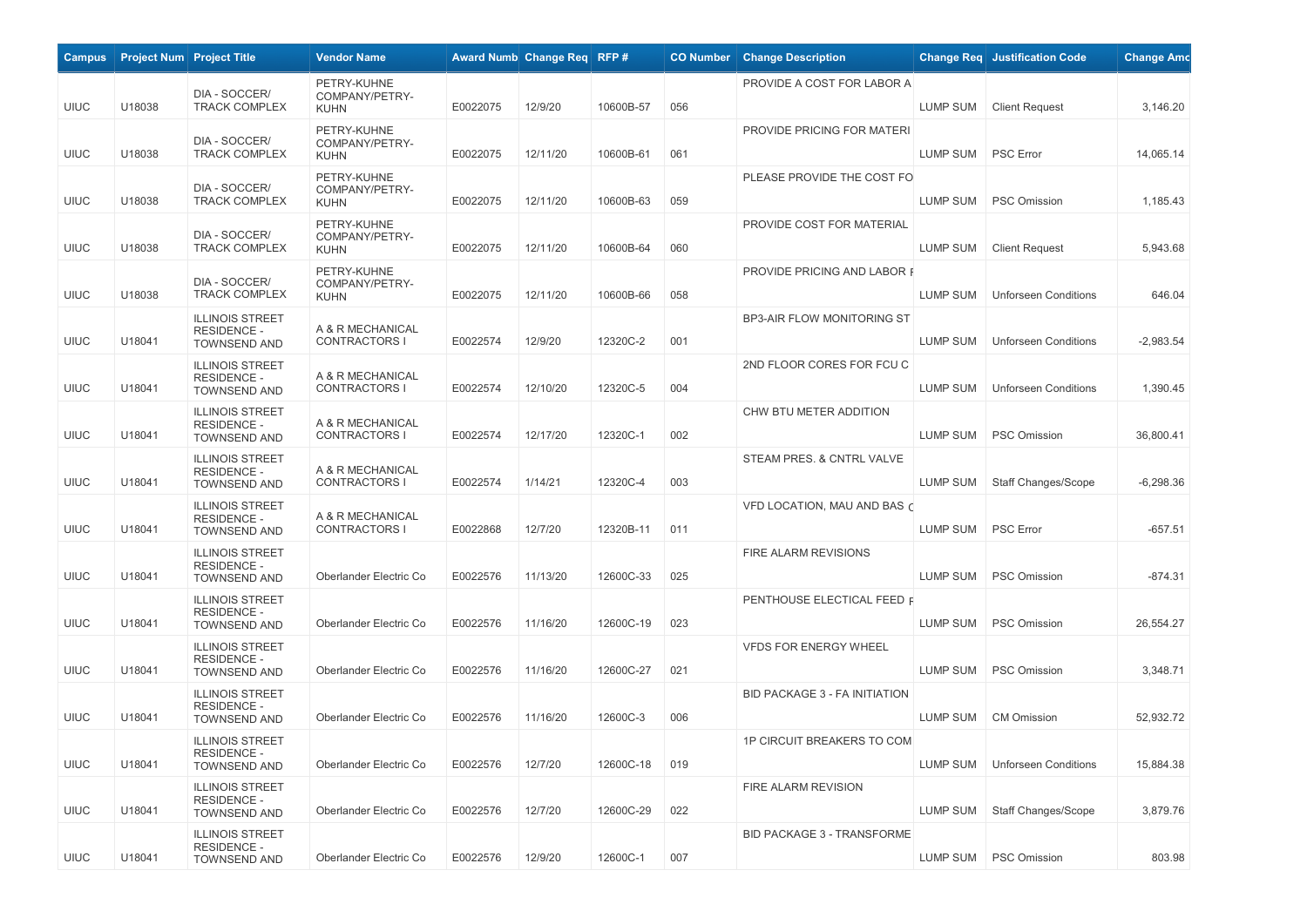| Campus      |        | <b>Project Num</b> Project Title                                    | <b>Vendor Name</b>                                        |          | Award Numb Change Req RFP # |           |     | <b>CO Number</b> Change Description |                 | <b>Change Reg</b> Justification Code | <b>Change Amc</b> |
|-------------|--------|---------------------------------------------------------------------|-----------------------------------------------------------|----------|-----------------------------|-----------|-----|-------------------------------------|-----------------|--------------------------------------|-------------------|
| <b>UIUC</b> | U18041 | <b>ILLINOIS STREET</b><br><b>RESIDENCE -</b><br><b>TOWNSEND AND</b> | Oberlander Electric Co                                    | E0022576 | 12/9/20                     | 12600C-11 | 009 | SPEAKER STROBE PER RFI 259          | LUMP SUM        | <b>PSC Omission</b>                  | 3,913.62          |
| <b>UIUC</b> | U18041 | <b>ILLINOIS STREET</b><br><b>RESIDENCE -</b><br><b>TOWNSEND AND</b> | Oberlander Electric Co                                    | E0022576 | 12/9/20                     | 12600C-12 | 014 | TELECOM RISER CONDUIT (RFI          | LUMP SUM        | <b>Unforseen Conditions</b>          | 32,524.58         |
| <b>UIUC</b> | U18041 | <b>ILLINOIS STREET</b><br><b>RESIDENCE -</b><br><b>TOWNSEND AND</b> | Oberlander Electric Co                                    | E0022576 | 12/9/20                     | 12600C-14 | 010 | PULL STATION WALL ELEVATIO          | LUMP SUM        | <b>PSC Omission</b>                  | 4,774.47          |
| <b>UIUC</b> | U18041 | <b>ILLINOIS STREET</b><br><b>RESIDENCE -</b><br><b>TOWNSEND AND</b> | Oberlander Electric Co                                    | E0022576 | 12/9/20                     | 12600C-16 | 011 | PENTHOUSE EQUIPMENT ACCE            | <b>LUMP SUM</b> | <b>Unforseen Conditions</b>          | 594.57            |
| <b>UIUC</b> | U18041 | <b>ILLINOIS STREET</b><br><b>RESIDENCE -</b><br><b>TOWNSEND AND</b> | Oberlander Electric Co                                    | E0022576 | 12/9/20                     | 12600C-8  | 008 | DEMOLITION OF SPEAKERS AND          | <b>HNTE</b>     | <b>Unforseen Conditions</b>          | 1,583.60          |
| <b>UIUC</b> | U18041 | <b>ILLINOIS STREET</b><br><b>RESIDENCE -</b><br><b>TOWNSEND AND</b> | Oberlander Electric Co                                    | E0022576 | 12/14/20                    | 12600C-23 | 018 | VESTIBULE 111 & 120 CUHS            | LUMP SUM        | <b>PSC Omission</b>                  | 1,459.79          |
| <b>UIUC</b> | U18041 | <b>ILLINOIS STREET</b><br><b>RESIDENCE -</b><br><b>TOWNSEND AND</b> | Oberlander Electric Co                                    | E0022576 | 1/11/21                     | 12600C-24 | 026 | ADDRESS CHANGES TO THE PO           | LUMP SUM        | <b>PSC Omission</b>                  | 10,982.42         |
| <b>UIUC</b> | U18041 | <b>ILLINOIS STREET</b><br><b>RESIDENCE -</b><br><b>TOWNSEND AND</b> | POTTER ELECTRIC<br><b>SERVICE INCORP</b>                  | E0022870 | 11/30/20                    | 12600B-27 | 027 | MAU ENERGY RECOVERY WHEE            | <b>LUMP SUM</b> | <b>PSC Omission</b>                  | 3,965.30          |
| <b>UIUC</b> | U18041 | <b>ILLINOIS STREET</b><br><b>RESIDENCE -</b><br><b>TOWNSEND AND</b> | POTTER ELECTRIC<br><b>SERVICE INCORP</b>                  | E0022870 | 12/14/20                    | 12600B-28 | 028 | REPLACE CIRCUIT BREAKERS I          | <b>LUMP SUM</b> | <b>PSC Omission</b>                  | 40,800.11         |
| <b>UIUC</b> | U18041 | <b>ILLINOIS STREET</b><br><b>RESIDENCE -</b><br><b>TOWNSEND AND</b> | <b>WILLIAMS</b><br><b>BROTHERS</b><br><b>CONSTRUCTION</b> | E0022573 | 11/16/20                    | 10600C-15 | 007 | <b>TOILET ROOM CEILING PAINT</b>    | <b>LUMP SUM</b> | <b>Client Request</b>                | 1,521.68          |
| <b>UIUC</b> | U18041 | <b>ILLINOIS STREET</b><br><b>RESIDENCE -</b><br><b>TOWNSEND AND</b> | <b>WILLIAMS</b><br><b>BROTHERS</b><br><b>CONSTRUCTION</b> | E0022573 | 11/16/20                    | 10600C-18 | 011 | X28G SOFFIT - FLR 6,8,9             | LUMP SUM        | <b>Unforseen Conditions</b>          | 495.60            |
| <b>UIUC</b> | U18041 | <b>ILLINOIS STREET</b><br><b>RESIDENCE -</b><br><b>TOWNSEND AND</b> | <b>WILLIAMS</b><br><b>BROTHERS</b><br><b>CONSTRUCTION</b> | E0022573 | 11/16/20                    | 10600C-21 | 017 | STORAGE X30A COUNTER/SINK           | LUMP SUM        | <b>PSC Omission</b>                  | 5,630.55          |
| <b>UIUC</b> | U18041 | <b>ILLINOIS STREET</b><br><b>RESIDENCE -</b><br><b>TOWNSEND AND</b> | <b>WILLIAMS</b><br><b>BROTHERS</b><br><b>CONSTRUCTION</b> | E0022573 | 11/16/20                    | 10600C-22 | 015 | LIGHT SWITCH AND PULL STATI         | LUMP SUM        | <b>PSC Omission</b>                  | 15,314.94         |
| <b>UIUC</b> | U18041 | <b>ILLINOIS STREET</b><br><b>RESIDENCE -</b><br><b>TOWNSEND AND</b> | <b>WILLIAMS</b><br><b>BROTHERS</b><br><b>CONSTRUCTION</b> | E0022573 | 11/16/20                    | 10600C-23 | 014 | X32 CLOSET WALLS & X13 STUD         | <b>LUMP SUM</b> | <b>PSC Omission</b>                  | 13,218.51         |
| <b>UIUC</b> | U18041 | <b>ILLINOIS STREET</b><br><b>RESIDENCE -</b><br><b>TOWNSEND AND</b> | WILLIAMS<br><b>BROTHERS</b><br><b>CONSTRUCTION</b>        | E0022573 | 11/16/20                    | 10600C-27 | 016 | NEW MDO AT MECH SHAFT WAL           |                 | LUMP SUM   Unforseen Conditions      | 6,545.37          |
| <b>UIUC</b> | U18041 | <b>ILLINOIS STREET</b><br><b>RESIDENCE -</b><br><b>TOWNSEND AND</b> | <b>WILLIAMS</b><br><b>BROTHERS</b><br><b>CONSTRUCTION</b> | E0022573 | 11/16/20                    | 10600C-28 | 018 | PENTHOUSE ELECTRICAL FEED           |                 | LUMP SUM  PSC Omission               | 1,253.46          |
| <b>UIUC</b> | U18041 | <b>ILLINOIS STREET</b><br><b>RESIDENCE -</b><br><b>TOWNSEND AND</b> | <b>WILLIAMS</b><br><b>BROTHERS</b><br><b>CONSTRUCTION</b> | E0022573 | 11/16/20                    | 10600C-8  | 013 | <b>BREAKOUT AREA FURRING WIT</b>    |                 | LUMP SUM Unforseen Conditions        | 10,519.86         |